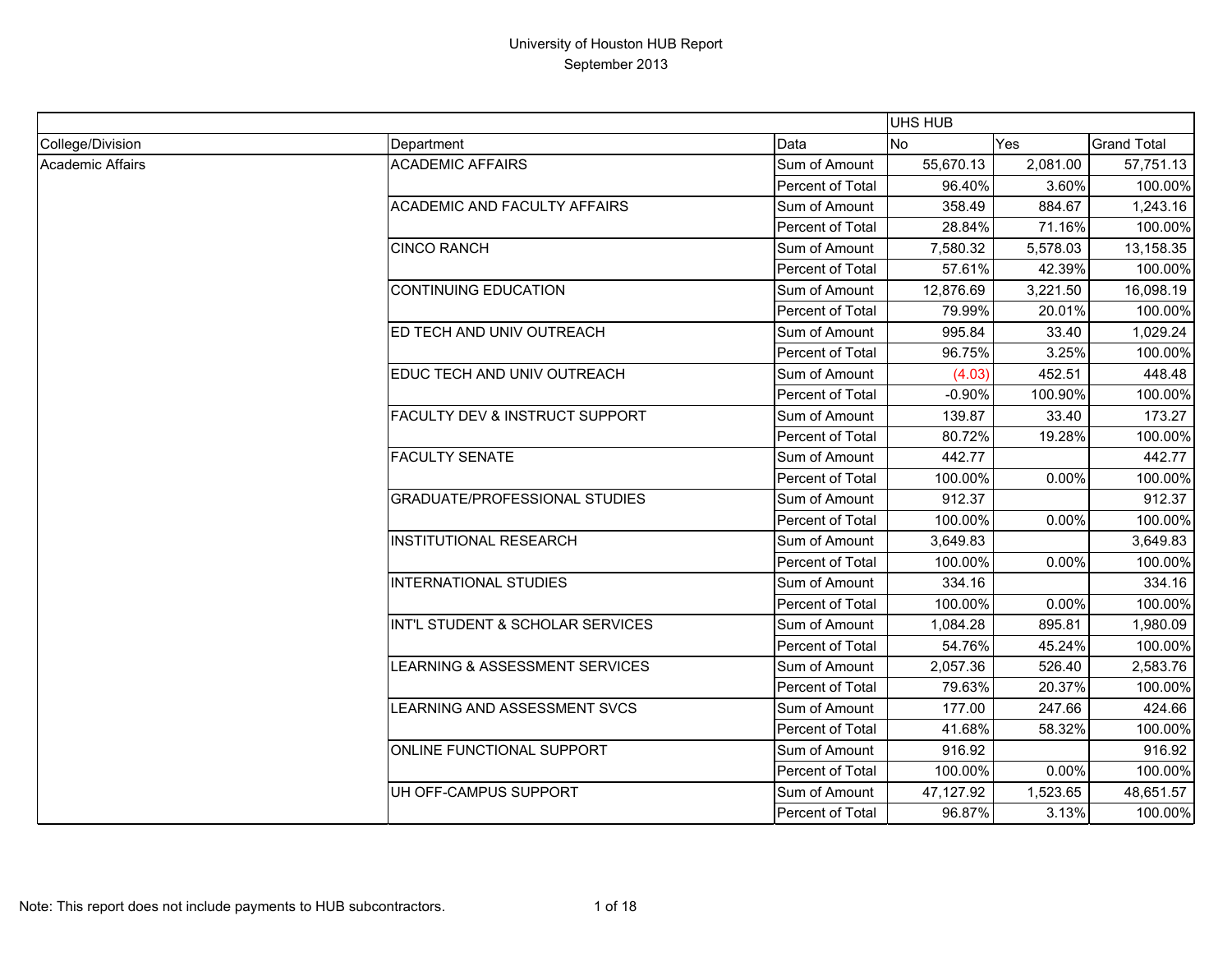|                                   |                                               |                  | UHS HUB      |            |                    |
|-----------------------------------|-----------------------------------------------|------------------|--------------|------------|--------------------|
| College/Division                  | Department                                    | Data             | No           | Yes        | <b>Grand Total</b> |
| Academic Affairs                  | UH SUGAR LAND                                 | Sum of Amount    | 52,980.18    | 36,529.95  | 89,510.13          |
|                                   |                                               | Percent of Total | 59.19%       | 40.81%     | 100.00%            |
|                                   | UNDERGRADUATE SCHOLARS                        | Sum of Amount    | 898.74       | 2,785.94   | 3,684.68           |
|                                   |                                               | Percent of Total | 24.39%       | 75.61%     | 100.00%            |
|                                   | UNDERGRADUATE STUDIES                         | Sum of Amount    | 227.92       |            | 227.92             |
|                                   |                                               | Percent of Total | 100.00%      | 0.00%      | 100.00%            |
|                                   | <b>WRITING CENTER</b>                         | Sum of Amount    | 696.96       | 419.61     | 1,116.57           |
|                                   |                                               | Percent of Total | 62.42%       | 37.58%     | 100.00%            |
| Academic Affairs Sum of Amount    |                                               |                  | 189, 123. 72 | 55,213.53  | 244,337.25         |
| Academic Affairs Percent of Total |                                               |                  | 77.40%       | 22.60%     | 100.00%            |
| Administration and Finance        | <b>ADMINISTRATION &amp; FINANCE</b>           | Sum of Amount    | 35,137.90    | (233.96)   | 34,903.94          |
|                                   |                                               | Percent of Total | 100.67%      | $-0.67%$   | 100.00%            |
|                                   | <b>AUXILIARY SERVICES OPERATIONS</b>          | Sum of Amount    | 30,603.53    | 356.96     | 30,960.49          |
|                                   |                                               | Percent of Total | 98.85%       | 1.15%      | 100.00%            |
|                                   | <b>BUSINESS SERVICES</b>                      | Sum of Amount    | 80.38        |            | 80.38              |
|                                   |                                               | Percent of Total | 100.00%      | 0.00%      | 100.00%            |
|                                   | <b>BUSINESS SERVICES OPERATIONS</b>           | Sum of Amount    | 573.13       |            | 573.13             |
|                                   |                                               | Percent of Total | 100.00%      | 0.00%      | 100.00%            |
|                                   | CENTRAL FACILITY SERVICES                     | Sum of Amount    | 20,355.31    | 285.21     | 20,640.52          |
|                                   |                                               | Percent of Total | 98.62%       | 1.38%      | 100.00%            |
|                                   | <b>CULLEN PERFORMANCE HALL</b>                | Sum of Amount    | 2,266.98     |            | 2,266.98           |
|                                   |                                               | Percent of Total | 100.00%      | 0.00%      | 100.00%            |
|                                   | <b>ENTERPRISE SYSTEMS</b>                     | Sum of Amount    | 355,607.39   | 72,035.51  | 427,642.90         |
|                                   |                                               | Percent of Total | 83.16%       | 16.84%     | 100.00%            |
|                                   | ENVIRONMENTAL HEALTH RISK MGMT                | Sum of Amount    | 7,687.66     | 52.00      | 7,739.66           |
|                                   |                                               | Percent of Total | 99.33%       | 0.67%      | 100.00%            |
|                                   | <b>FACILITIES MANAGEMENT</b>                  | Sum of Amount    | 90,725.78    | 110,639.51 | 201,365.29         |
|                                   |                                               | Percent of Total | 45.06%       | 54.94%     | 100.00%            |
|                                   | <b>FACILITIES OPERATION &amp; MAINT</b>       | Sum of Amount    | 57,043.62    | 804.99     | 57,848.61          |
|                                   |                                               | Percent of Total | 98.61%       | 1.39%      | 100.00%            |
|                                   | <b>FACILITIES PLANNING &amp; CONSTRUCTION</b> | Sum of Amount    | 9,437,548.34 | 807,261.02 | 10,244,809.36      |
|                                   |                                               | Percent of Total | 92.12%       | 7.88%      | 100.00%            |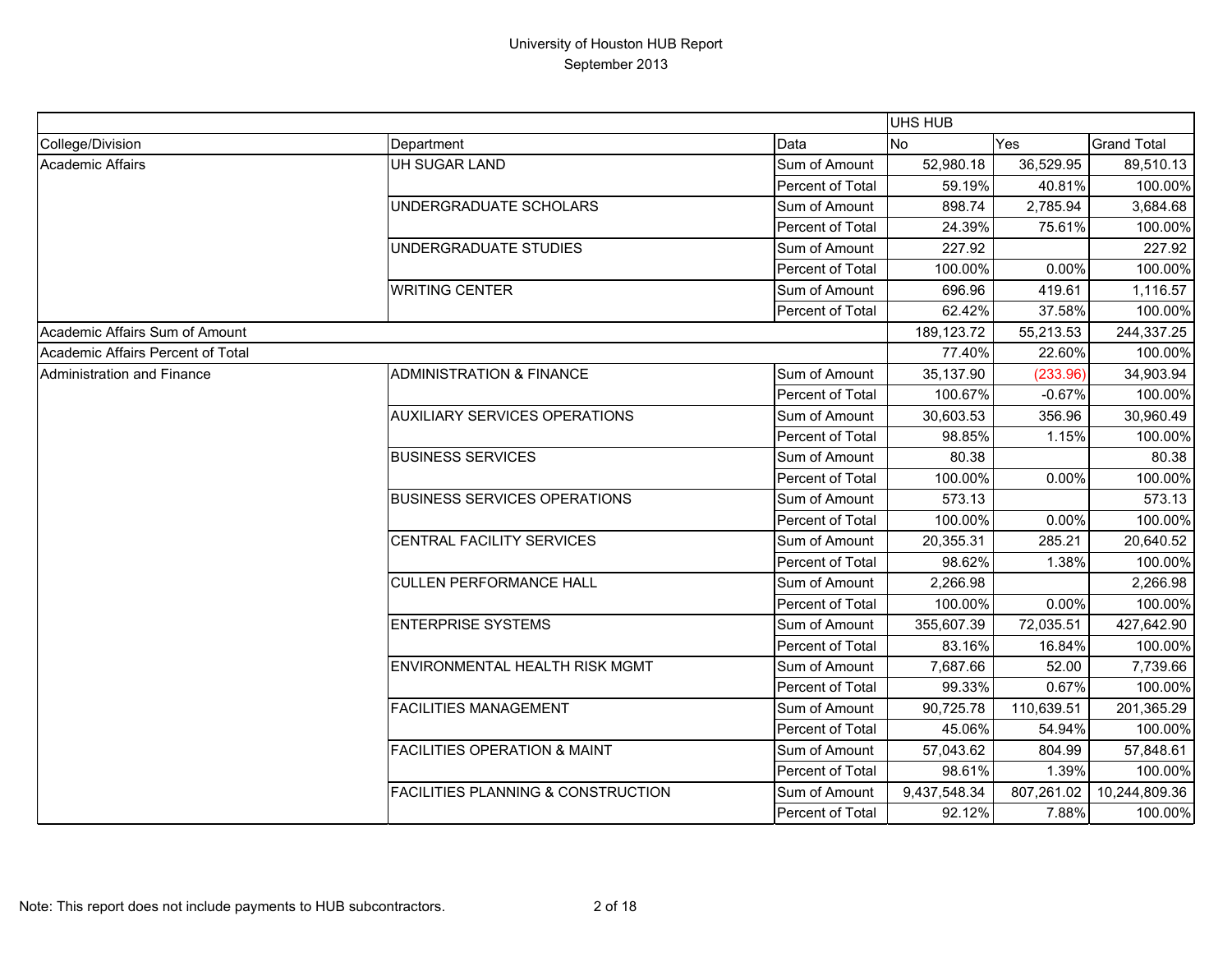|                            |                                       |                         | <b>UHS HUB</b> |            |                    |
|----------------------------|---------------------------------------|-------------------------|----------------|------------|--------------------|
| College/Division           | Department                            | Data                    | <b>No</b>      | Yes        | <b>Grand Total</b> |
| Administration and Finance | FINANCE-A&F                           | Sum of Amount           | 6,158.91       | 305.93     | 6,464.84           |
|                            |                                       | Percent of Total        | 95.27%         | 4.73%      | 100.00%            |
|                            | <b>FINANCIAL REPORTING</b>            | Sum of Amount           |                | 828.43     | 828.43             |
|                            |                                       | Percent of Total        | 0.00%          | 100.00%    | 100.00%            |
|                            | HIGH PERFORMANCE COMPUTING & NETWORKS | Sum of Amount           | 904.83         | 1,020.00   | 1,924.83           |
|                            |                                       | Percent of Total        | 47.01%         | 52.99%     | 100.00%            |
|                            | <b>HUMAN RESOURCES</b>                | Sum of Amount           | 27,409.51      | 4,794.99   | 32,204.50          |
|                            |                                       | Percent of Total        | 85.11%         | 14.89%     | 100.00%            |
|                            | <b>INST - BUSINESS SERVICES</b>       | Sum of Amount           | 132,000.00     |            | 132,000.00         |
|                            |                                       | Percent of Total        | 100.00%        | 0.00%      | 100.00%            |
|                            | <b>INST - FINANCE</b>                 | Sum of Amount           | 27,798.23      | 1,511.52   | 29,309.75          |
|                            |                                       | Percent of Total        | 94.84%         | 5.16%      | 100.00%            |
|                            | INST - INFORMATION TECHNOLOGY         | Sum of Amount           |                | 17,460.00  | 17,460.00          |
|                            |                                       | Percent of Total        | 0.00%          | 100.00%    | 100.00%            |
|                            | <b>INST - PLANT</b>                   | Sum of Amount           | 3,699.99       |            | 3,699.99           |
|                            |                                       | Percent of Total        | 100.00%        | 0.00%      | 100.00%            |
|                            | <b>KUHA RADIO</b>                     | Sum of Amount           | 2,711.55       | 1,371.01   | 4,082.56           |
|                            |                                       | Percent of Total        | 66.42%         | 33.58%     | 100.00%            |
|                            | <b>KUHF RADIO</b>                     | Sum of Amount           | 26,993.37      | 2,055.64   | 29,049.01          |
|                            |                                       | Percent of Total        | 92.92%         | 7.08%      | 100.00%            |
|                            | MINOR AND PLANNED PROJECTS            | Sum of Amount           | 407,799.63     | 728,980.99 | 1,136,780.62       |
|                            |                                       | Percent of Total        | 35.87%         | 64.13%     | 100.00%            |
|                            | <b>NORTH ZONE CUSTODIAL</b>           | Sum of Amount           | 1,983.26       |            | 1,983.26           |
|                            |                                       | Percent of Total        | 100.00%        | 0.00%      | 100.00%            |
|                            | <b>ONE CARD PROGRAM</b>               | Sum of Amount           | 3,498.53       | 407.12     | 3,905.65           |
|                            |                                       | Percent of Total        | 89.58%         | 10.42%     | 100.00%            |
|                            | PARKING & TRANSPORTATION OPERATIONS   | Sum of Amount           | 304,493.80     | 3,768.90   | 308,262.70         |
|                            |                                       | Percent of Total        | 98.78%         | 1.22%      | 100.00%            |
|                            | PHY PLANT-AUTOMOTIVE                  | Sum of Amount           | 23,044.02      | 212.66     | 23,256.68          |
|                            |                                       | Percent of Total        | 99.09%         | 0.91%      | 100.00%            |
|                            | PHY PLANT-GROUNDS MAINT               | Sum of Amount           | 8,963.59       |            | 8,963.59           |
|                            |                                       | <b>Percent of Total</b> | 100.00%        | 0.00%      | 100.00%            |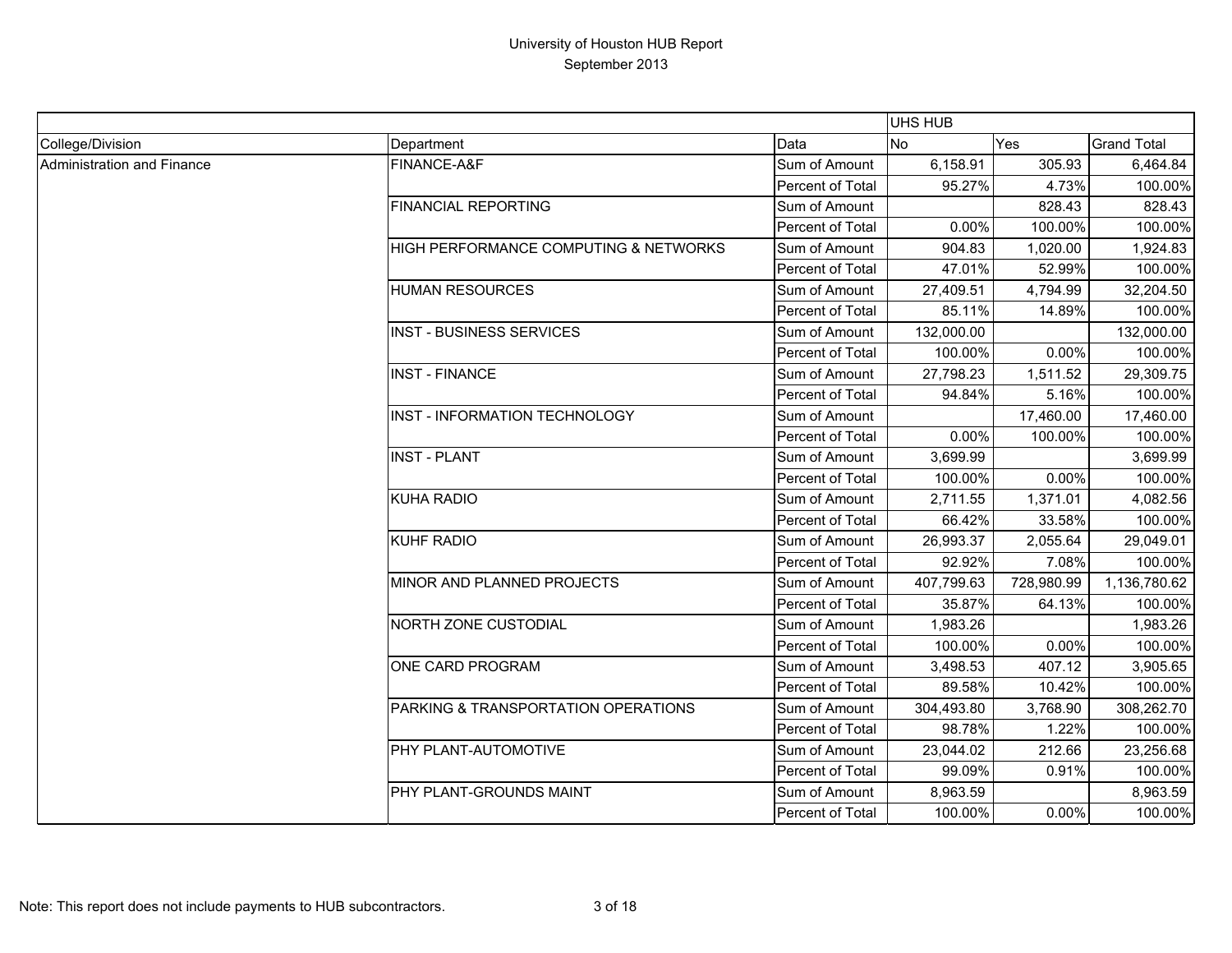|                            |                                          |                  | UHS HUB    |            |                    |
|----------------------------|------------------------------------------|------------------|------------|------------|--------------------|
| College/Division           | Department                               | Data             | <b>No</b>  | Yes        | <b>Grand Total</b> |
| Administration and Finance | PHY PLANT-SOLID WASTE                    | Sum of Amount    | 15,353.97  |            | 15,353.97          |
|                            |                                          | Percent of Total | 100.00%    | 0.00%      | 100.00%            |
|                            | <b>PHYSICAL PLANT</b>                    | Sum of Amount    | 324,554.94 | 139,513.27 | 464,068.21         |
|                            |                                          | Percent of Total | 69.94%     | 30.06%     | 100.00%            |
|                            | <b>POLICE</b>                            | Sum of Amount    | 93,354.93  | 5,710.67   | 99,065.60          |
|                            |                                          | Percent of Total | 94.24%     | 5.76%      | 100.00%            |
|                            | POSTAL SERVICES OPERATIONS               | Sum of Amount    | 9,556.04   |            | 9,556.04           |
|                            |                                          | Percent of Total | 100.00%    | 0.00%      | 100.00%            |
|                            | <b>PRINTING OPERATIONS</b>               | Sum of Amount    | 8,040.47   | 733.60     | 8,774.07           |
|                            |                                          | Percent of Total | 91.64%     | 8.36%      | 100.00%            |
|                            | PUBLIC SAFETY SYSTEMS                    | Sum of Amount    | 1,102.81   |            | 1,102.81           |
|                            |                                          | Percent of Total | 100.00%    | 0.00%      | 100.00%            |
|                            | PURCHASED UTILITIES                      | Sum of Amount    | 186,973.97 |            | 186,973.97         |
|                            |                                          | Percent of Total | 100.00%    | 0.00%      | 100.00%            |
|                            | <b>RISK MANAGEMENT</b>                   | Sum of Amount    | 2,066.40   |            | 2,066.40           |
|                            |                                          | Percent of Total | 100.00%    | 0.00%      | 100.00%            |
|                            | SERVICE LEVEL AGREEMENT                  | Sum of Amount    | 3,277.35   | 99,044.42  | 102,321.77         |
|                            |                                          | Percent of Total | 3.20%      | 96.80%     | 100.00%            |
|                            | <b>SKILLED TRADES</b>                    | Sum of Amount    | 19,915.39  | 40,211.00  | 60,126.39          |
|                            |                                          | Percent of Total | 33.12%     | 66.88%     | 100.00%            |
|                            | <b>STUDENT FINANCIAL SERVICES</b>        | Sum of Amount    | 14,658.54  | 1,342.59   | 16,001.13          |
|                            |                                          | Percent of Total | 91.61%     | 8.39%      | 100.00%            |
|                            | <b>TECHNOLOGY SERVICES &amp; SUPPORT</b> | Sum of Amount    | 211,642.15 | 343,955.21 | 555,597.36         |
|                            |                                          | Percent of Total | 38.09%     | 61.91%     | 100.00%            |
|                            | TV PUBLIC BROADCASTING                   | Sum of Amount    | 31,853.95  | 1,368.89   | 33,222.84          |
|                            |                                          | Percent of Total | 95.88%     | 4.12%      | 100.00%            |
|                            | <b>UIT SECURITY</b>                      | Sum of Amount    | 39,112.82  |            | 39,112.82          |
|                            |                                          | Percent of Total | 100.00%    | 0.00%      | 100.00%            |
|                            | UNIV INFORMATION TECH PROJECTS           | Sum of Amount    | 4,553.97   |            | 4,553.97           |
|                            |                                          | Percent of Total | 100.00%    | 0.00%      | 100.00%            |
|                            | UNIV PROPERTY SERVICES OPERATIONS        | Sum of Amount    | 702,997.00 |            | 702,997.00         |
|                            |                                          | Percent of Total | 100.00%    | 0.00%      | 100.00%            |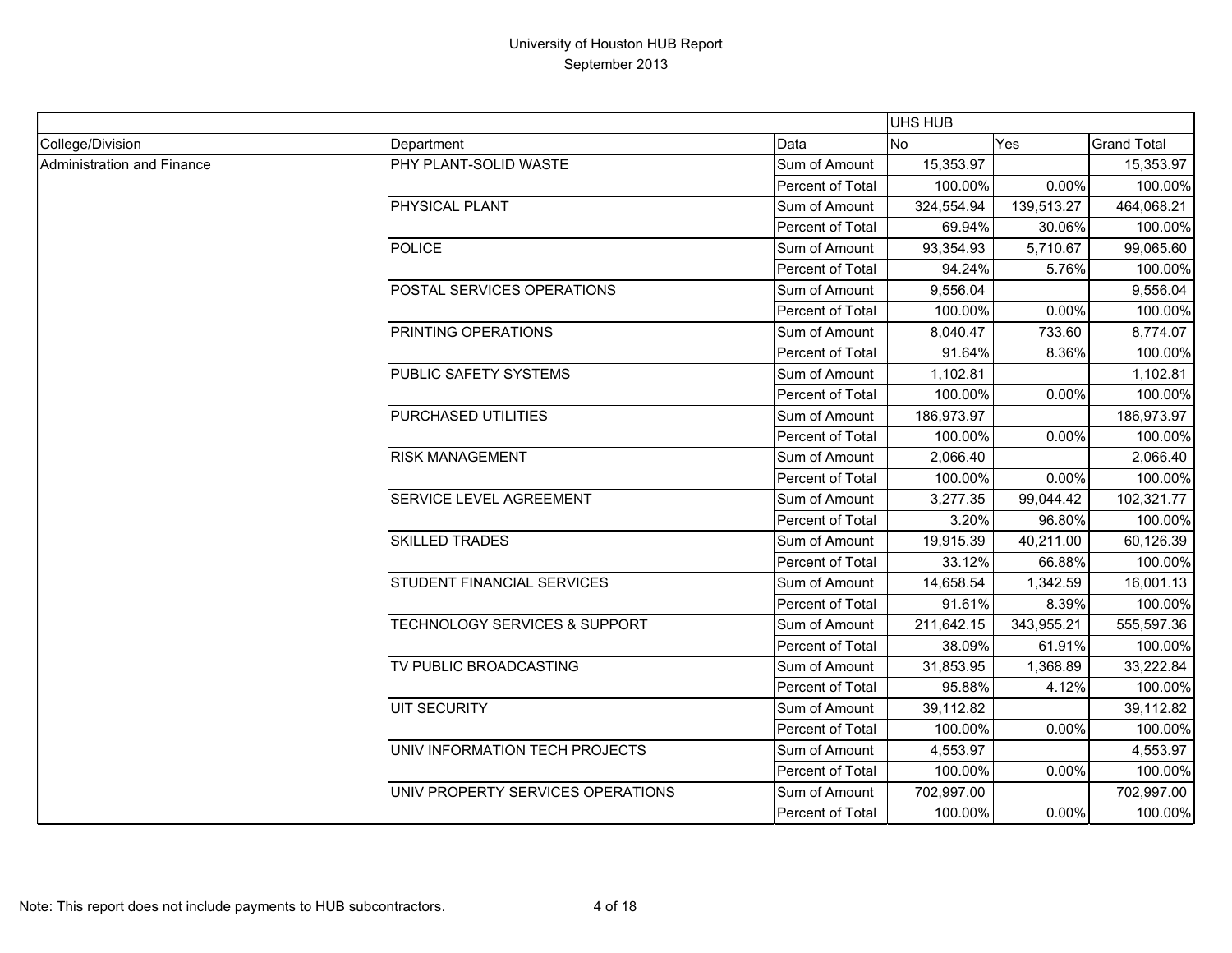|                                             |                                    |                  | <b>UHS HUB</b>             |           |                    |
|---------------------------------------------|------------------------------------|------------------|----------------------------|-----------|--------------------|
| College/Division                            | Department                         | Data             | <b>No</b>                  | Yes       | <b>Grand Total</b> |
| Administration and Finance                  | UNIVERSITY INFORMATION TECHNOLOGY  | Sum of Amount    | 3,719.64                   | 126.54    | 3,846.18           |
|                                             |                                    | Percent of Total | 96.71%                     | 3.29%     | 100.00%            |
| Administration and Finance Sum of Amount    |                                    |                  | 12,687,823.58 2,385,924.62 |           | 15,073,748.20      |
| Administration and Finance Percent of Total |                                    |                  | 84.17%                     | 15.83%    | 100.00%            |
| Architecture                                | <b>DEAN, ARCHITECTURE</b>          | Sum of Amount    | 17,273.96                  | 5,354.05  | 22,628.01          |
|                                             |                                    | Percent of Total | 76.34%                     | 23.66%    | 100.00%            |
| Architecture Sum of Amount                  |                                    |                  | 17,273.96                  | 5,354.05  | 22,628.01          |
| Architecture Percent of Total               |                                    |                  | 76.34%                     | 23.66%    | 100.00%            |
| <b>Business Administration</b>              | ACCOUNTANCY AND TAXATION           | Sum of Amount    | 1,657.10                   | 70.60     | 1,727.70           |
|                                             |                                    | Percent of Total | 95.91%                     | 4.09%     | 100.00%            |
|                                             | ACCOUNTING CERTIFICATE PROGRAM     | Sum of Amount    | 233.75                     |           | 233.75             |
|                                             |                                    | Percent of Total | 100.00%                    | 0.00%     | 100.00%            |
|                                             | <b>BAUER CAREER SERVICES CTR</b>   | Sum of Amount    | 8,621.86                   | 959.20    | 9,581.06           |
|                                             |                                    | Percent of Total | 89.99%                     | 10.01%    | 100.00%            |
|                                             | <b>BAUER COMMUNICATIONS</b>        | Sum of Amount    | 9,975.26                   |           | 9,975.26           |
|                                             |                                    | Percent of Total | 100.00%                    | 0.00%     | 100.00%            |
|                                             | BAUER DIVISION OF TECHNOLOGY       | Sum of Amount    | 8,652.21                   | 1,113.92  | 9,766.13           |
|                                             |                                    | Percent of Total | 88.59%                     | 11.41%    | 100.00%            |
|                                             | BAUER EXTERNAL RELATIONS DEPT      | Sum of Amount    |                            | 80.27     | 80.27              |
|                                             |                                    | Percent of Total | 0.00%                      | 100.00%   | 100.00%            |
|                                             | <b>BAUER MARKETING INITIATIVES</b> | Sum of Amount    | 12,360.16                  |           | 12,360.16          |
|                                             |                                    | Percent of Total | 100.00%                    | 0.00%     | 100.00%            |
|                                             | DEAN'S OFFICE, BAUER COLLEGE       | Sum of Amount    | 88,776.26                  | 5,904.68  | 94,680.94          |
|                                             |                                    | Percent of Total | 93.76%                     | 6.24%     | 100.00%            |
|                                             | DECISION AND INFORMATION SCIEN     | Sum of Amount    | 3,530.10                   | 400.62    | 3,930.72           |
|                                             |                                    | Percent of Total | 89.81%                     | 10.19%    | 100.00%            |
|                                             | <b>EXECUTIVE DEGREE PROGRAMS</b>   | Sum of Amount    | 60,029.41                  | 18,228.81 | 78,258.22          |
|                                             |                                    | Percent of Total | 76.71%                     | 23.29%    | 100.00%            |
|                                             | FINANCE-BAUER COLLEGE              | Sum of Amount    | 7,497.76                   | 393.40    | 7,891.16           |
|                                             |                                    | Percent of Total | 95.01%                     | 4.99%     | 100.00%            |
|                                             | MANAGEMENT-BAUER COLLEGE           | Sum of Amount    | 3,845.81                   | 531.27    | 4,377.08           |
|                                             |                                    | Percent of Total | 87.86%                     | 12.14%    | 100.00%            |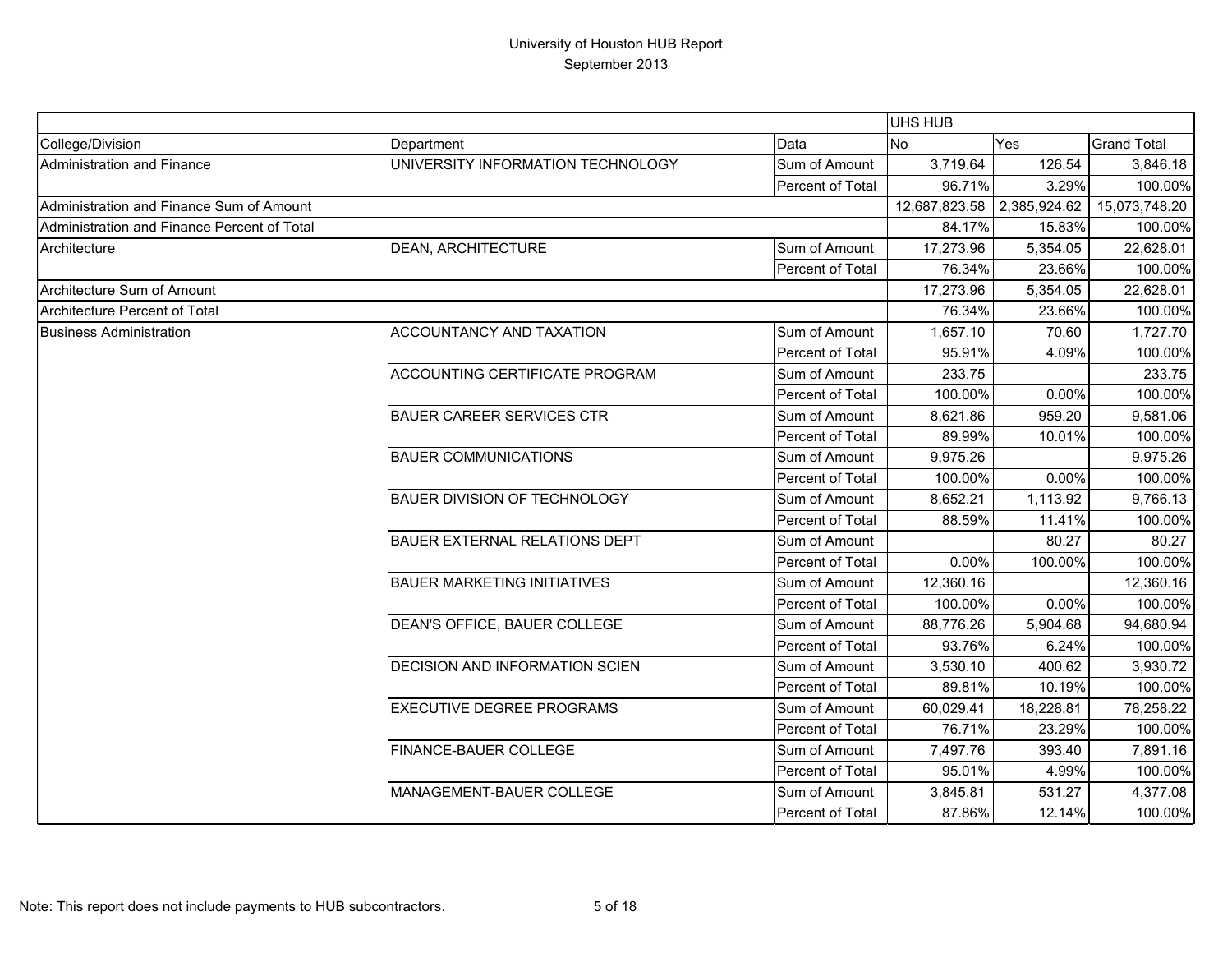|                                          |                                              |                  | UHS HUB    |            |                    |
|------------------------------------------|----------------------------------------------|------------------|------------|------------|--------------------|
| College/Division                         | Department                                   | Data             | <b>No</b>  | Yes        | <b>Grand Total</b> |
| <b>Business Administration</b>           | MARKETING-BAUER COLLEGE                      | Sum of Amount    | 7,110.18   | 870.76     | 7,980.94           |
|                                          |                                              | Percent of Total | 89.09%     | 10.91%     | 100.00%            |
|                                          | MBA STUDENT SERVICES CENTER                  | Sum of Amount    | 39,845.56  | 14,814.21  | 54,659.77          |
|                                          |                                              | Percent of Total | 72.90%     | 27.10%     | 100.00%            |
|                                          | SALES EXCELLENCE INSTITUTE                   | Sum of Amount    | 3,434.95   | 346.93     | 3,781.88           |
|                                          |                                              | Percent of Total | 90.83%     | 9.17%      | 100.00%            |
|                                          | SMALL BUSINESS DEV CENTER                    | Sum of Amount    | 46,157.86  | 3,246.73   | 49,404.59          |
|                                          |                                              | Percent of Total | 93.43%     | 6.57%      | 100.00%            |
|                                          | UNDERGRAD BUSINESS PROG                      | Sum of Amount    | 5,339.22   | 431.26     | 5,770.48           |
|                                          |                                              | Percent of Total | 92.53%     | 7.47%      | 100.00%            |
|                                          | <b>WOLFF CTR FOR ENTREPRENEURSHIP</b>        | Sum of Amount    | 9,770.15   | 413.43     | 10,183.58          |
|                                          |                                              | Percent of Total | 95.94%     | 4.06%      | 100.00%            |
| Business Administration Sum of Amount    |                                              |                  | 316,837.60 | 47,806.09  | 364,643.69         |
| Business Administration Percent of Total |                                              |                  | 86.89%     | 13.11%     | 100.00%            |
| Chancellor/President                     | <b>BASEBALL</b>                              | Sum of Amount    | 8,644.71   | 214.48     | 8,859.19           |
|                                          |                                              | Percent of Total | 97.58%     | 2.42%      | 100.00%            |
|                                          | <b>COMMUNITY RELATIONS &amp; INST ACCESS</b> | Sum of Amount    | 689.17     |            | 689.17             |
|                                          |                                              | Percent of Total | 100.00%    | 0.00%      | 100.00%            |
|                                          | <b>FOOTBALL</b>                              | Sum of Amount    | 351,774.97 | 119,403.26 | 471,178.23         |
|                                          |                                              | Percent of Total | 74.66%     | 25.34%     | 100.00%            |
|                                          | <b>INACTIVE MEN'S BASKETBALL</b>             | Sum of Amount    | 5,916.77   |            | 5,916.77           |
|                                          |                                              | Percent of Total | 100.00%    | $0.00\%$   | 100.00%            |
|                                          | <b>INTERCOLLEGIATE ATHLETICS</b>             | Sum of Amount    | 314,934.79 | 7,273.07   | 322,207.86         |
|                                          |                                              | Percent of Total | 97.74%     | 2.26%      | 100.00%            |
|                                          | <b>MEN'S BASKETBALL</b>                      | Sum of Amount    | 1,814.21   | 563.96     | 2,378.17           |
|                                          |                                              | Percent of Total | 76.29%     | 23.71%     | 100.00%            |
|                                          | <b>MEN'S GOLF</b>                            | Sum of Amount    | 17,600.38  | 493.25     | 18,093.63          |
|                                          |                                              | Percent of Total | 97.27%     | 2.73%      | 100.00%            |
|                                          | <b>MEN'S TRACK AND FIELD</b>                 | Sum of Amount    | 49,976.34  | 304.80     | 50,281.14          |
|                                          |                                              | Percent of Total | 99.39%     | 0.61%      | 100.00%            |
|                                          | OFFICE EQUAL OPPORTUNITY SRVS                | Sum of Amount    | 3,690.00   | 156.00     | 3,846.00           |
|                                          |                                              | Percent of Total | 95.94%     | 4.06%      | 100.00%            |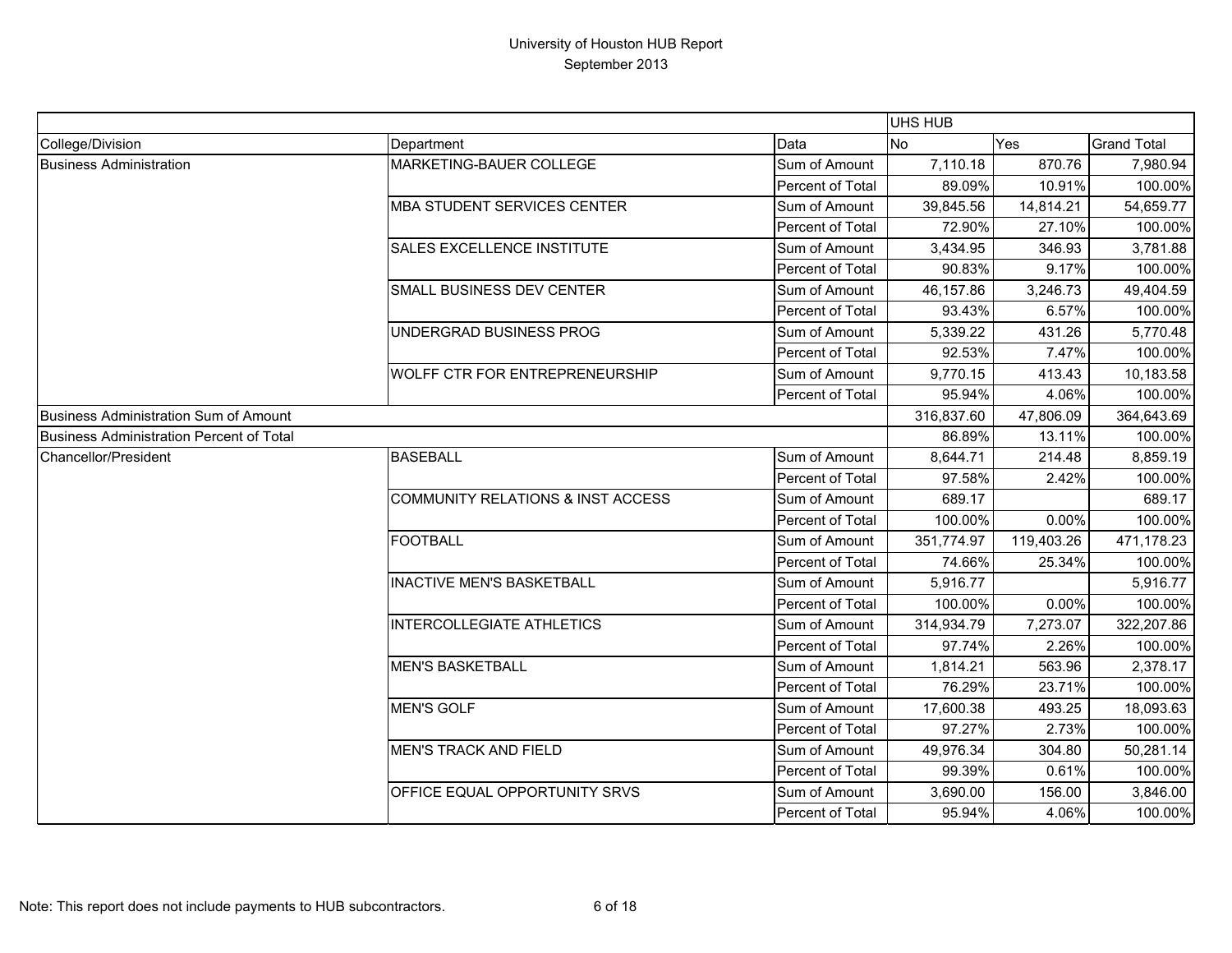|                                       |                                           |                  | UHS HUB    |            |                    |
|---------------------------------------|-------------------------------------------|------------------|------------|------------|--------------------|
| College/Division                      | Department                                | Data             | <b>No</b>  | Yes        | <b>Grand Total</b> |
| Chancellor/President                  | OFFICE OF SPECIAL EVENTS                  | Sum of Amount    | 23,180.52  |            | 23,180.52          |
|                                       |                                           | Percent of Total | 100.00%    | 0.00%      | 100.00%            |
|                                       | <b>PRESIDENT</b>                          | Sum of Amount    | 1,851.10   | 1,212.95   | 3,064.05           |
|                                       |                                           | Percent of Total | 60.41%     | 39.59%     | 100.00%            |
|                                       | <b>STAFF COUNCIL</b>                      | Sum of Amount    | 1,129.27   |            | 1,129.27           |
|                                       |                                           | Percent of Total | 100.00%    | 0.00%      | 100.00%            |
|                                       | <b>WOMEN'S BASKETBALL</b>                 | Sum of Amount    | 13,596.54  | 1,067.51   | 14,664.05          |
|                                       |                                           | Percent of Total | 92.72%     | 7.28%      | 100.00%            |
|                                       | <b>WOMEN'S SOCCER</b>                     | Sum of Amount    | 18,046.38  | 943.15     | 18,989.53          |
|                                       |                                           | Percent of Total | 95.03%     | 4.97%      | 100.00%            |
|                                       | <b>WOMEN'S SOFTBALL</b>                   | Sum of Amount    | 3,468.25   | 255.44     | 3,723.69           |
|                                       |                                           | Percent of Total | 93.14%     | 6.86%      | 100.00%            |
|                                       | WOMEN'S SWIMMING & DIVING                 | Sum of Amount    | 4,681.94   |            | 4,681.94           |
|                                       |                                           | Percent of Total | 100.00%    | 0.00%      | 100.00%            |
|                                       | <b>WOMEN'S TENNIS</b>                     | Sum of Amount    | 5,281.75   |            | 5,281.75           |
|                                       |                                           | Percent of Total | 100.00%    | 0.00%      | 100.00%            |
|                                       | <b>WOMEN'S VOLLEYBALL</b>                 | Sum of Amount    | 3,917.07   |            | 3,917.07           |
|                                       |                                           | Percent of Total | 100.00%    | 0.00%      | 100.00%            |
| Chancellor/President Sum of Amount    |                                           |                  | 830,194.16 | 131,887.87 | 962,082.03         |
| Chancellor/President Percent of Total |                                           |                  | 86.29%     | 13.71%     | 100.00%            |
| Education                             | <b>ASIAN AMERICAN STUDIES</b>             | Sum of Amount    | 162.69     | 298.49     | 461.18             |
|                                       |                                           | Percent of Total | 35.28%     | 64.72%     | 100.00%            |
|                                       | CENTER FOR INFO TECH IN EDUCATION         | Sum of Amount    | 7,771.35   | 55,561.97  | 63,333.32          |
|                                       |                                           | Percent of Total | 12.27%     | 87.73%     | 100.00%            |
|                                       | <b>CHARTER SCHOOL</b>                     | Sum of Amount    | 9,599.01   | 56.12      | 9,655.13           |
|                                       |                                           | Percent of Total | 99.42%     | 0.58%      | 100.00%            |
|                                       | <b>CONSISTENCY MGMT &amp; COOP DISCIP</b> | Sum of Amount    | 657.73     | 372.68     | 1,030.41           |
|                                       |                                           | Percent of Total | 63.83%     | 36.17%     | 100.00%            |
|                                       | <b>CURRICULUM AND INSTRUCTION</b>         | Sum of Amount    | 19,492.61  | 198.58     | 19,691.19          |
|                                       |                                           | Percent of Total | 98.99%     | 1.01%      | 100.00%            |
|                                       | <b>DEAN, EDUCATION</b>                    | Sum of Amount    | 24,249.91  | 3,562.24   | 27,812.15          |
|                                       |                                           | Percent of Total | 87.19%     | 12.81%     | 100.00%            |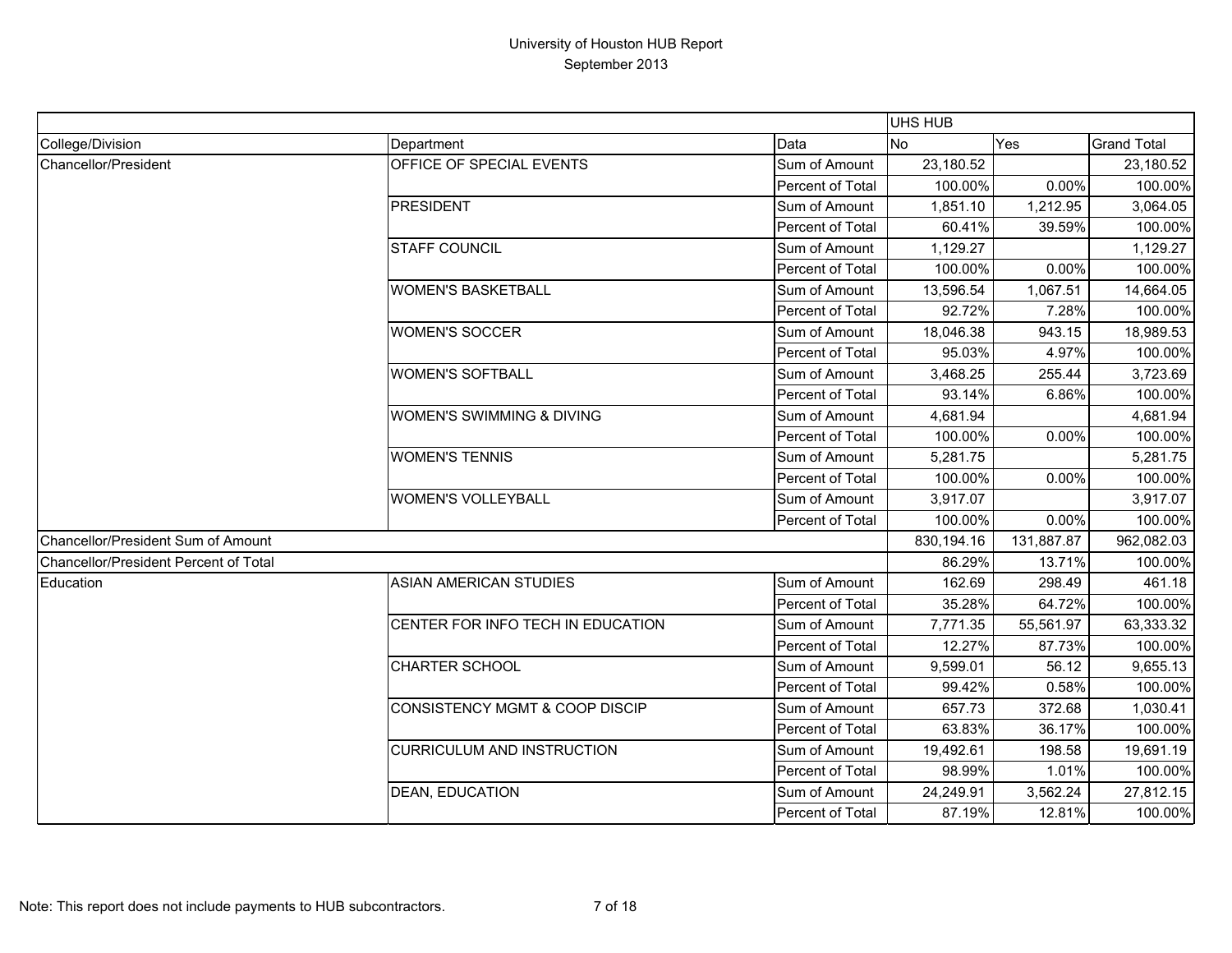|                                   |                                         |                  | UHS HUB    |           |                    |
|-----------------------------------|-----------------------------------------|------------------|------------|-----------|--------------------|
| College/Division                  | Department                              | Data             | No         | Yes       | <b>Grand Total</b> |
| Education                         | EDUCATIONAL PSYCHOLOGY                  | Sum of Amount    | 17,794.39  |           | 17,794.39          |
|                                   |                                         | Percent of Total | 100.00%    | 0.00%     | 100.00%            |
| <b>Education Sum of Amount</b>    |                                         |                  | 79,727.69  | 60,050.08 | 139,777.77         |
| <b>Education Percent of Total</b> |                                         |                  | 57.04%     | 42.96%    | 100.00%            |
| Engineering                       | <b>BIOMEDICAL ENGINEERING</b>           | Sum of Amount    | 43,802.37  |           | 43,802.37          |
|                                   |                                         | Percent of Total | 100.00%    | 0.00%     | 100.00%            |
|                                   | <b>CHEMICAL ENGINEERING</b>             | Sum of Amount    | 66,219.65  | 664.09    | 66,883.74          |
|                                   |                                         | Percent of Total | 99.01%     | 0.99%     | 100.00%            |
|                                   | <b>CIVIL ENGINEERING</b>                | Sum of Amount    | 108,612.42 | 9,122.53  | 117,734.95         |
|                                   |                                         | Percent of Total | 92.25%     | 7.75%     | 100.00%            |
|                                   | COMPOSITE ENGR APPLICATIONS CT          | Sum of Amount    | 241.70     |           | 241.70             |
|                                   |                                         | Percent of Total | 100.00%    | 0.00%     | 100.00%            |
|                                   | CTR FOR INNOVATIVE GROUTING             | Sum of Amount    | 16,104.12  |           | 16,104.12          |
|                                   |                                         | Percent of Total | 100.00%    | 0.00%     | 100.00%            |
|                                   | <b>DEAN, ENGINEERING</b>                | Sum of Amount    | 72,087.95  | 2,362.71  | 74,450.66          |
|                                   |                                         | Percent of Total | 96.83%     | 3.17%     | 100.00%            |
|                                   | ELECTRICAL ENGINEERING                  | Sum of Amount    | 103,860.21 | 5,105.40  | 108,965.61         |
|                                   |                                         | Percent of Total | 95.31%     | 4.69%     | 100.00%            |
|                                   | <b>ENGINEERING SERVICES</b>             | Sum of Amount    | 1,078.55   |           | 1,078.55           |
|                                   |                                         | Percent of Total | 100.00%    | 0.00%     | 100.00%            |
|                                   | <b>INDUSTRIAL ENGINEERING</b>           | Sum of Amount    | 21,165.07  | 502.18    | 21,667.25          |
|                                   |                                         | Percent of Total | 97.68%     | 2.32%     | 100.00%            |
|                                   | <b>INTEGRATED BIO &amp; NANO SYSTEM</b> | Sum of Amount    | 565.90     |           | 565.90             |
|                                   |                                         | Percent of Total | 100.00%    | 0.00%     | 100.00%            |
|                                   | <b>MECHANICAL ENGINEERING</b>           | Sum of Amount    | 128,546.33 | 218.00    | 128,764.33         |
|                                   |                                         | Percent of Total | 99.83%     | 0.17%     | 100.00%            |
|                                   | NATL CTR FOR AIRBORNE LASER MAPPING     | Sum of Amount    | 4,617.65   |           | 4,617.65           |
|                                   |                                         | Percent of Total | 100.00%    | 0.00%     | 100.00%            |
|                                   | <b>WIND ENERGY CENTER</b>               | Sum of Amount    | 1,478.76   |           | 1,478.76           |
|                                   |                                         | Percent of Total | 100.00%    | 0.00%     | 100.00%            |
| Engineering Sum of Amount         |                                         |                  | 568,380.68 | 17,974.91 | 586,355.59         |
| Engineering Percent of Total      |                                         |                  | 96.93%     | 3.07%     | 100.00%            |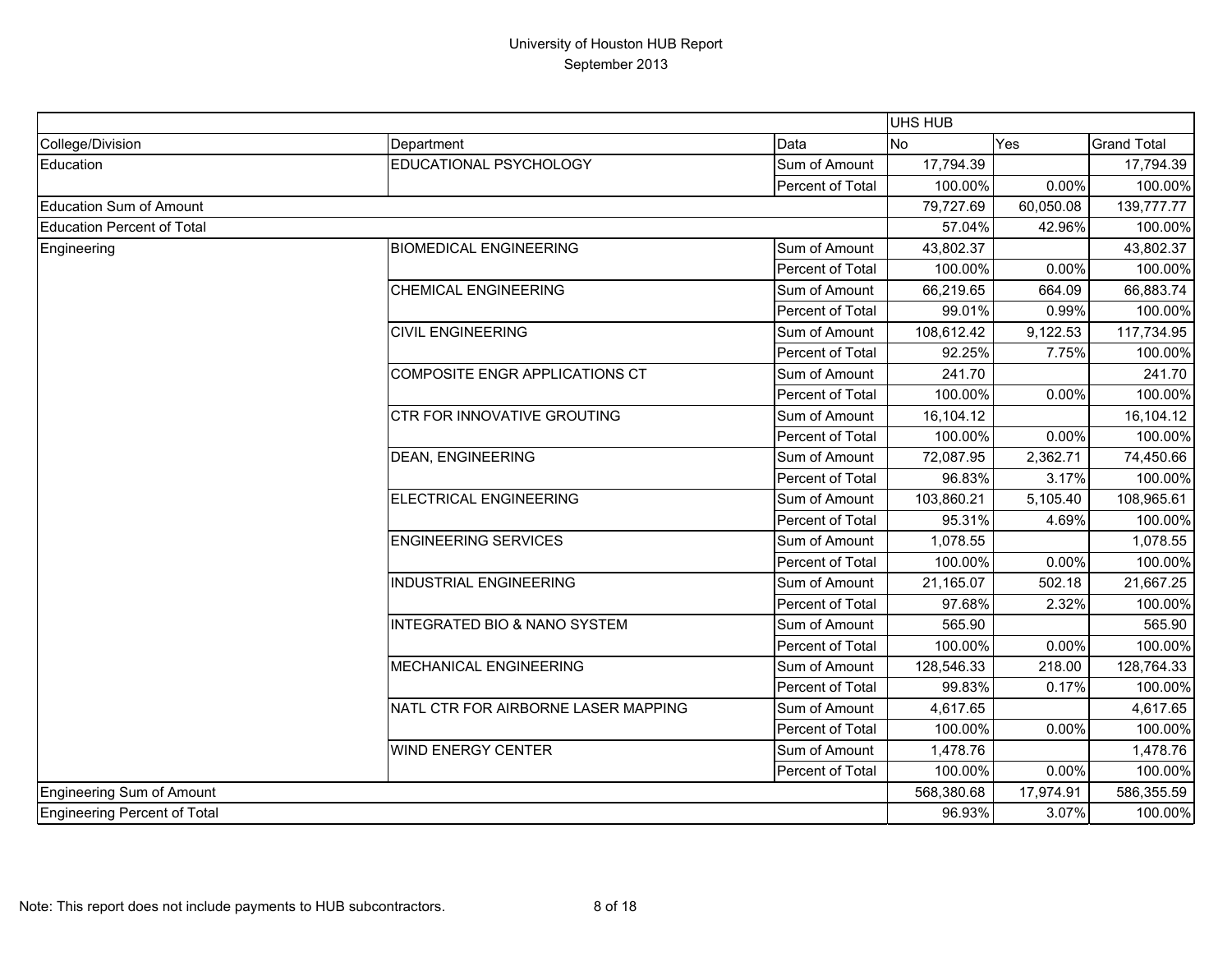|                                                  |                                     |                  | UHS HUB    |            |                    |
|--------------------------------------------------|-------------------------------------|------------------|------------|------------|--------------------|
| College/Division                                 | Department                          | Data             | <b>No</b>  | Yes        | <b>Grand Total</b> |
| <b>Graduate College of Social Work</b>           | ADMISSIONS-GCSW                     | Sum of Amount    | 1,003.65   | 91.90      | 1,095.55           |
|                                                  |                                     | Percent of Total | 91.61%     | 8.39%      | 100.00%            |
|                                                  | <b>ALUMNI &amp; CAREER SERVICES</b> | Sum of Amount    | 631.14     |            | 631.14             |
|                                                  |                                     | Percent of Total | 100.00%    | 0.00%      | 100.00%            |
|                                                  | CHILD & FAMILY CENTER               | Sum of Amount    | 305.95     | 45.98      | 351.93             |
|                                                  |                                     | Percent of Total | 86.93%     | 13.07%     | 100.00%            |
|                                                  | CTR FOR HEALTH EQUITY & EVAL        | Sum of Amount    | 2,094.50   |            | 2,094.50           |
|                                                  |                                     | Percent of Total | 100.00%    | 0.00%      | 100.00%            |
|                                                  | DEAN, SOCIAL WORK                   | Sum of Amount    | 5,351.44   | 1,072.19   | 6,423.63           |
|                                                  |                                     | Percent of Total | 83.31%     | 16.69%     | 100.00%            |
|                                                  | <b>FIELD OFFICE</b>                 | Sum of Amount    |            | 67.33      | 67.33              |
|                                                  |                                     | Percent of Total | 0.00%      | 100.00%    | 100.00%            |
|                                                  | <b>GCSW INFORMATION TECHNOLOGY</b>  | Sum of Amount    | 5,922.83   | 2,106.43   | 8,029.26           |
|                                                  |                                     | Percent of Total | 73.77%     | 26.23%     | 100.00%            |
|                                                  | OFFICE OF COMMUNITY PROJECTS        | Sum of Amount    |            | 260.00     | 260.00             |
|                                                  |                                     | Percent of Total | 0.00%      | 100.00%    | 100.00%            |
| Graduate College of Social Work Sum of Amount    |                                     |                  | 15,309.51  | 3,643.83   | 18,953.34          |
| Graduate College of Social Work Percent of Total |                                     |                  | 80.77%     | 19.23%     | 100.00%            |
| <b>Honors College</b>                            | DEAN, HONORS COLLEGE                | Sum of Amount    | 63,961.70  | 1,729.59   | 65,691.29          |
|                                                  |                                     | Percent of Total | 97.37%     | 2.63%      | 100.00%            |
|                                                  | <b>HOUSTON TEACHERS INSTITUTE</b>   | Sum of Amount    | 248.38     |            | 248.38             |
|                                                  |                                     | Percent of Total | 100.00%    | 0.00%      | 100.00%            |
| Honors College Sum of Amount                     |                                     |                  | 64,210.08  | 1,729.59   | 65,939.67          |
| Honors College Percent of Total                  |                                     |                  | 97.38%     | 2.62%      | 100.00%            |
| Hotel and Restaurant Management                  | DEAN, HOTEL & RESTAURANT MANAG      | Sum of Amount    | 10,129.67  |            | 10,129.67          |
|                                                  |                                     | Percent of Total | 100.00%    | 0.00%      | 100.00%            |
|                                                  | HOTEL AND RESTAURANT MANAGEMENT     | Sum of Amount    | 213,488.37 | 7,447.22   | 220,935.59         |
|                                                  |                                     | Percent of Total | 96.63%     | 3.37%      | 100.00%            |
| Hotel and Restaurant Management Sum of Amount    |                                     | 223,618.04       | 7,447.22   | 231,065.26 |                    |
| Hotel and Restaurant Management Percent of Total |                                     |                  | 96.78%     | 3.22%      | 100.00%            |
| Law Center                                       | <b>BLAKELEY INSTITUTE</b>           | Sum of Amount    | 450.00     |            | 450.00             |
|                                                  |                                     | Percent of Total | 100.00%    | 0.00%      | 100.00%            |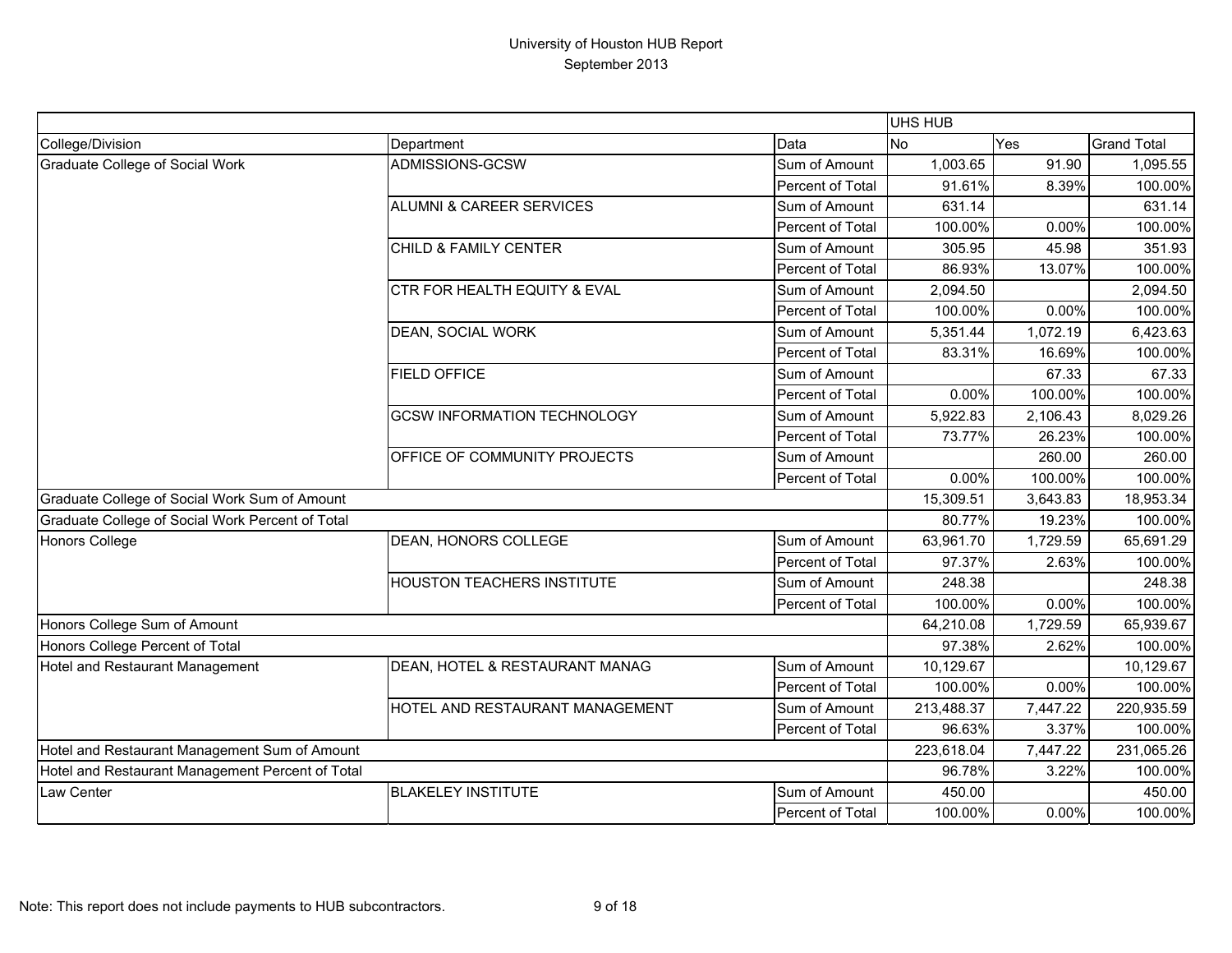|                             |                                     |                  | <b>UHS HUB</b> |          |                    |
|-----------------------------|-------------------------------------|------------------|----------------|----------|--------------------|
| College/Division            | Department                          | Data             | No             | Yes      | <b>Grand Total</b> |
| Law Center                  | <b>BUSINESS SERVICES, LAW</b>       | Sum of Amount    | 2,016.00       | 3,231.56 | 5,247.56           |
|                             |                                     | Percent of Total | 38.42%         | 61.58%   | 100.00%            |
|                             | <b>CAREER SERVICES, LAW</b>         | Sum of Amount    | 82.25          |          | 82.25              |
|                             |                                     | Percent of Total | 100.00%        | 0.00%    | 100.00%            |
|                             | CENTER PROGRAMS, LAW                | Sum of Amount    | 326.78         |          | 326.78             |
|                             |                                     | Percent of Total | 100.00%        | 0.00%    | 100.00%            |
|                             | DEAN, LAW                           | Sum of Amount    | 2,080.44       | 186.63   | 2,267.07           |
|                             |                                     | Percent of Total | 91.77%         | 8.23%    | 100.00%            |
|                             | <b>FACILITIES, LAW</b>              | Sum of Amount    | 11,078.95      | 1,858.52 | 12,937.47          |
|                             |                                     | Percent of Total | 85.63%         | 14.37%   | 100.00%            |
|                             | <b>FACULTY SUPPORT LAW</b>          | Sum of Amount    | 3,732.91       |          | 3,732.91           |
|                             |                                     | Percent of Total | 100.00%        | 0.00%    | 100.00%            |
|                             | HEALTH LAW & POLICY INSTITUTE       | Sum of Amount    | 710.27         |          | 710.27             |
|                             |                                     | Percent of Total | 100.00%        | 0.00%    | 100.00%            |
|                             | INST OF HIGHER EDU & GOVERNANCE LAW | Sum of Amount    | 188.05         |          | 188.05             |
|                             |                                     | Percent of Total | 100.00%        | 0.00%    | 100.00%            |
|                             | <b>LAW</b>                          | Sum of Amount    | 1,097.55       |          | 1,097.55           |
|                             |                                     | Percent of Total | 100.00%        | 0.00%    | 100.00%            |
|                             | LAW INFORMATION TECHNOLOGY          | Sum of Amount    | 4,856.39       | 319.59   | 5,175.98           |
|                             |                                     | Percent of Total | 93.83%         | 6.17%    | 100.00%            |
|                             | <b>LAW LIBRARY</b>                  | Sum of Amount    | 59,499.37      | 951.87   | 60,451.24          |
|                             |                                     | Percent of Total | 98.43%         | 1.57%    | 100.00%            |
|                             | LEGAL AID CLINIC, LAW               | Sum of Amount    | 1,016.93       |          | 1,016.93           |
|                             |                                     | Percent of Total | 100.00%        | 0.00%    | 100.00%            |
|                             | LEGAL RESEARCH & WRITING, LAW       | Sum of Amount    |                | 614.93   | 614.93             |
|                             |                                     | Percent of Total | 0.00%          | 100.00%  | 100.00%            |
|                             | PUBLIC RELS & MARKETING, LAW        | Sum of Amount    | 200.00         | 63.66    | 263.66             |
|                             |                                     | Percent of Total | 75.86%         | 24.14%   | 100.00%            |
|                             | STUDENT SERVICES, LAW               | Sum of Amount    | 334.85         | 2,450.52 | 2,785.37           |
|                             |                                     | Percent of Total | 12.02%         | 87.98%   | 100.00%            |
| Law Center Sum of Amount    |                                     |                  | 87,670.74      | 9,677.28 | 97,348.02          |
| Law Center Percent of Total |                                     |                  | 90.06%         | 9.94%    | 100.00%            |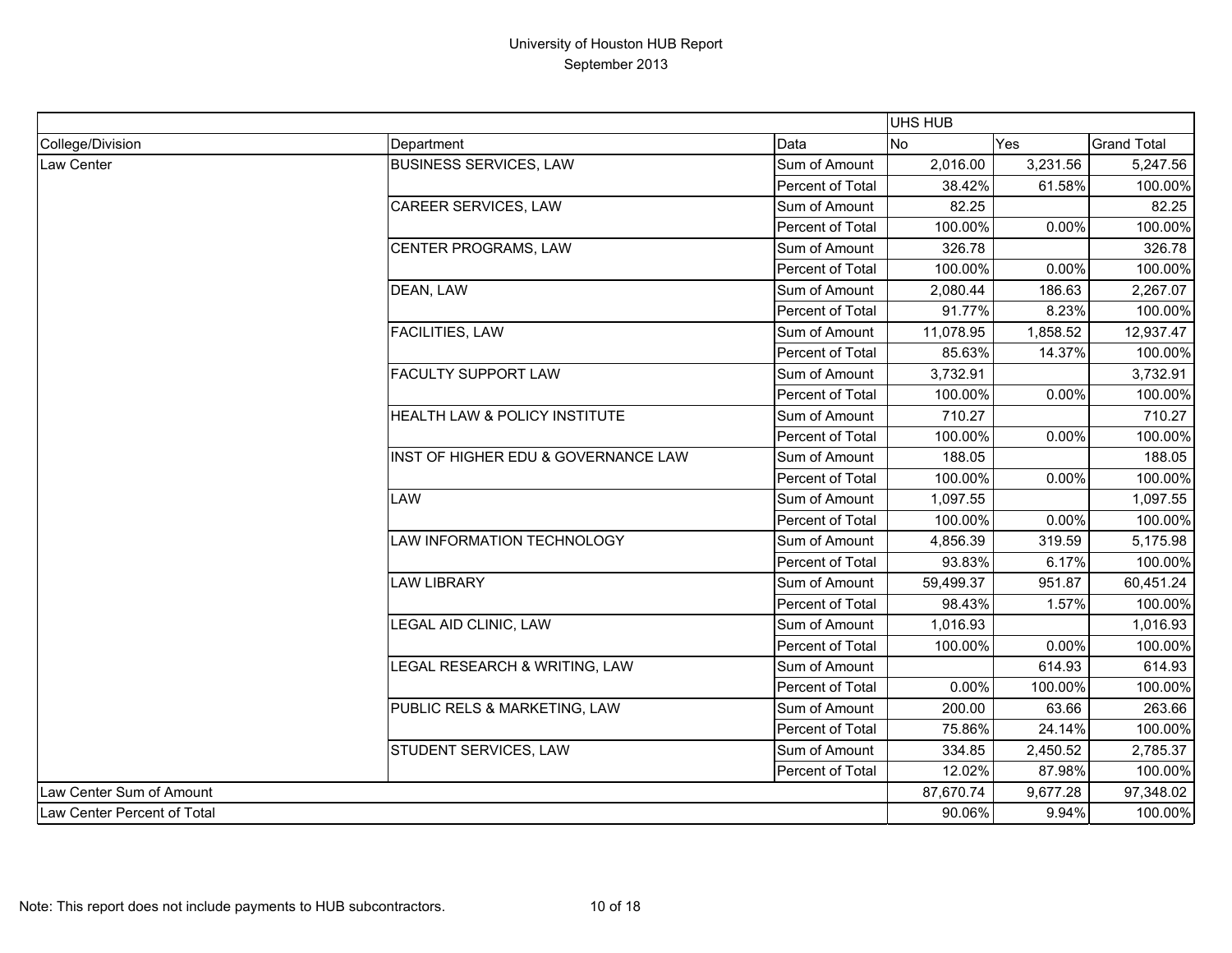|                                         |                                       |                  | <b>UHS HUB</b> |          |                    |
|-----------------------------------------|---------------------------------------|------------------|----------------|----------|--------------------|
| College/Division                        | Department                            | Data             | <b>No</b>      | Yes      | <b>Grand Total</b> |
| <b>Liberal Arts and Social Sciences</b> | <b>AEROSPACE STUDIES</b>              | Sum of Amount    | 290.64         | 34.50    | 325.14             |
|                                         |                                       | Percent of Total | 89.39%         | 10.61%   | 100.00%            |
|                                         | AFRICAN-AMERICAN STUDIES              | Sum of Amount    | 483.91         | 1,669.38 | 2,153.29           |
|                                         |                                       | Percent of Total | 22.47%         | 77.53%   | 100.00%            |
|                                         | <b>ART</b>                            | Sum of Amount    | 19,588.23      | 1,954.78 | 21,543.01          |
|                                         |                                       | Percent of Total | 90.93%         | 9.07%    | 100.00%            |
|                                         | <b>ARTE PUBLICO</b>                   | Sum of Amount    | 59,369.85      | 1,761.05 | 61,130.90          |
|                                         |                                       | Percent of Total | 97.12%         | 2.88%    | 100.00%            |
|                                         | <b>BAND</b>                           | Sum of Amount    | 10,303.47      | 8,055.01 | 18,358.48          |
|                                         |                                       | Percent of Total | 56.12%         | 43.88%   | 100.00%            |
|                                         | <b>BLAFFER GALLERY</b>                | Sum of Amount    | 23,088.54      | 343.66   | 23,432.20          |
|                                         |                                       | Percent of Total | 98.53%         | 1.47%    | 100.00%            |
|                                         | CENTER FOR PUBLIC HISTORY             | Sum of Amount    | 625.00         |          | 625.00             |
|                                         |                                       | Percent of Total | 100.00%        | 0.00%    | 100.00%            |
|                                         | CENTER FOR PUBLIC POLICY              | Sum of Amount    | 1,760.13       | 202.28   | 1,962.41           |
|                                         |                                       | Percent of Total | 89.69%         | 10.31%   | 100.00%            |
|                                         | <b>COMMUNICATION</b>                  | Sum of Amount    | 3,294.13       | 2,150.51 | 5,444.64           |
|                                         |                                       | Percent of Total | 60.50%         | 39.50%   | 100.00%            |
|                                         | <b>COMMUNICATIONS DISORDERS</b>       | Sum of Amount    | 18,313.46      | 204.99   | 18,518.45          |
|                                         |                                       | Percent of Total | 98.89%         | 1.11%    | 100.00%            |
|                                         | COMPARATIVE CULTURAL STUDIES          | Sum of Amount    | 1,281.17       | 726.41   | 2,007.58           |
|                                         |                                       | Percent of Total | 63.82%         | 36.18%   | 100.00%            |
|                                         | <b>CTR NEURO AND BIOMECH RESEARCH</b> | Sum of Amount    | 2,046.62       |          | 2,046.62           |
|                                         |                                       | Percent of Total | 100.00%        | 0.00%    | 100.00%            |
|                                         | <b>CWMCA CENTER FOR THE ARTS</b>      | Sum of Amount    | 14,570.92      | 65.32    | 14,636.24          |
|                                         |                                       | Percent of Total | 99.55%         | 0.45%    | 100.00%            |
|                                         | DEAN, LIBERAL ARTS & SOC SCI          | Sum of Amount    | 51,172.48      | 150.79   | 51,323.27          |
|                                         |                                       | Percent of Total | 99.71%         | 0.29%    | 100.00%            |
|                                         | <b>ECONOMICS</b>                      | Sum of Amount    | 5,349.04       | 294.00   | 5,643.04           |
|                                         |                                       | Percent of Total | 94.79%         | 5.21%    | 100.00%            |
|                                         | <b>ENGLISH</b>                        | Sum of Amount    | 19,896.08      | 3,159.52 | 23,055.60          |
|                                         |                                       | Percent of Total | 86.30%         | 13.70%   | 100.00%            |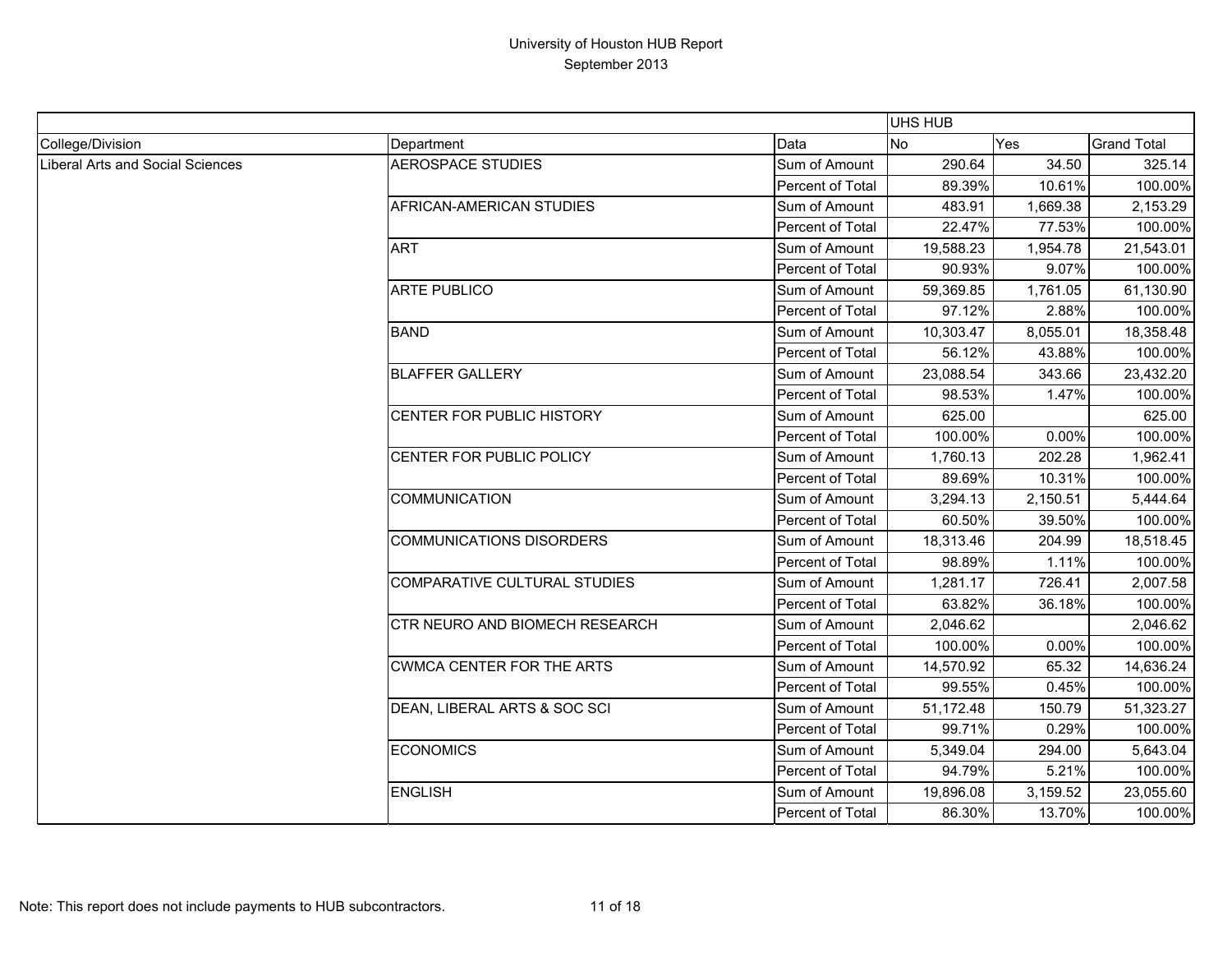|                                                   |                                 |                  | UHS HUB    |           |                    |
|---------------------------------------------------|---------------------------------|------------------|------------|-----------|--------------------|
| College/Division                                  | Department                      | Data             | <b>No</b>  | Yes       | <b>Grand Total</b> |
| <b>Liberal Arts and Social Sciences</b>           | HEALTH AND HUMAN PERFORMANCE    | Sum of Amount    | 22,379.67  | 894.55    | 23,274.22          |
|                                                   |                                 | Percent of Total | 96.16%     | 3.84%     | 100.00%            |
|                                                   | <b>HISPANIC STUDIES</b>         | Sum of Amount    | 5,683.50   | 2,236.39  | 7,919.89           |
|                                                   |                                 | Percent of Total | 71.76%     | 28.24%    | 100.00%            |
|                                                   | <b>HISTORY</b>                  | Sum of Amount    | 11,468.91  | 431.08    | 11,899.99          |
|                                                   |                                 | Percent of Total | 96.38%     | 3.62%     | 100.00%            |
|                                                   | <b>MEXICAN-AMERICAN STUDIES</b> | Sum of Amount    | 2,080.21   | 185.28    | 2,265.49           |
|                                                   |                                 | Percent of Total | 91.82%     | 8.18%     | 100.00%            |
|                                                   | <b>MILITARY SCIENCE</b>         | Sum of Amount    | 189.77     |           | 189.77             |
|                                                   |                                 | Percent of Total | 100.00%    | 0.00%     | 100.00%            |
|                                                   | MODERN AND CLASSICAL LANGUAGES  | Sum of Amount    |            | 391.03    | 391.03             |
|                                                   |                                 | Percent of Total | 0.00%      | 100.00%   | 100.00%            |
|                                                   | <b>MUSIC</b>                    | Sum of Amount    | 26,054.54  | 808.82    | 26,863.36          |
|                                                   |                                 | Percent of Total | 96.99%     | 3.01%     | 100.00%            |
|                                                   | <b>PHILOSOPHY</b>               | Sum of Amount    | 227.81     | 138.23    | 366.04             |
|                                                   |                                 | Percent of Total | 62.24%     | 37.76%    | 100.00%            |
|                                                   | POLITICAL SCIENCE               | Sum of Amount    | 3,382.94   | 874.78    | 4,257.72           |
|                                                   |                                 | Percent of Total | 79.45%     | 20.55%    | 100.00%            |
|                                                   | <b>PSYCHOLOGY</b>               | Sum of Amount    | 33,714.35  | 3,312.41  | 37,026.76          |
|                                                   |                                 | Percent of Total | 91.05%     | 8.95%     | 100.00%            |
|                                                   | PUBLIC ADMINISTRATION PROGRAM   | Sum of Amount    | 85.97      |           | 85.97              |
|                                                   |                                 | Percent of Total | 100.00%    | 0.00%     | 100.00%            |
|                                                   | <b>SOCIOLOGY</b>                | Sum of Amount    | 302.49     | 950.66    | 1,253.15           |
|                                                   |                                 | Percent of Total | 24.14%     | 75.86%    | 100.00%            |
|                                                   | <b>THEATER</b>                  | Sum of Amount    | 21,803.82  |           | 21,803.82          |
|                                                   |                                 | Percent of Total | 100.00%    | 0.00%     | 100.00%            |
|                                                   | <b>WOMEN'S STUDIES PROGRAM</b>  | Sum of Amount    | 139.17     | 1,092.11  | 1,231.28           |
|                                                   |                                 | Percent of Total | 11.30%     | 88.70%    | 100.00%            |
| Liberal Arts and Social Sciences Sum of Amount    |                                 |                  | 358,946.82 | 32,087.54 | 391,034.36         |
| Liberal Arts and Social Sciences Percent of Total |                                 |                  | 91.79%     | 8.21%     | 100.00%            |
| Library                                           | UNIVERSITY LIBRARIES            | Sum of Amount    | 405,364.56 | 81,502.94 | 486,867.50         |
|                                                   |                                 | Percent of Total | 83.26%     | 16.74%    | 100.00%            |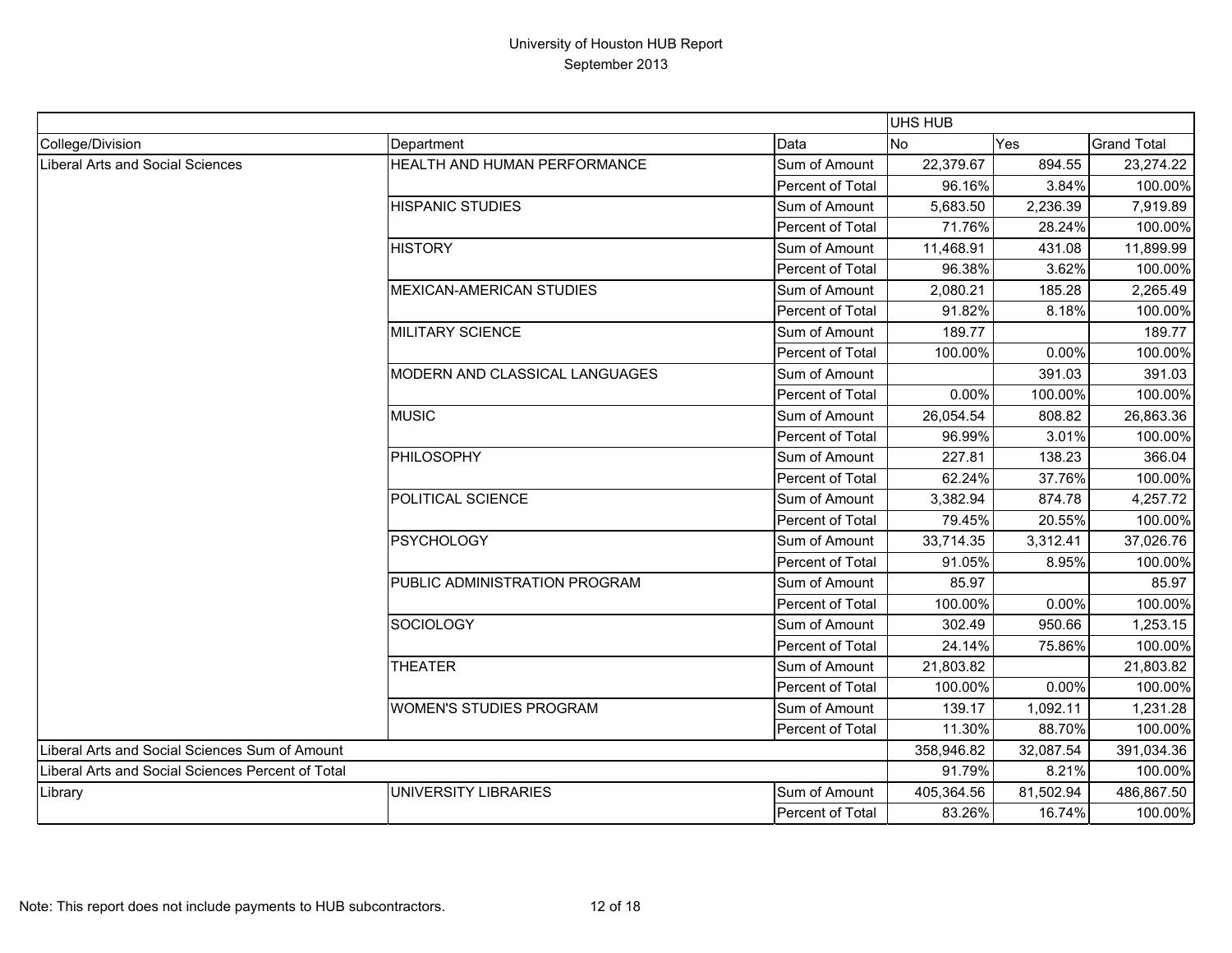|                                                  |                                            | UHS HUB          |            |            |                    |
|--------------------------------------------------|--------------------------------------------|------------------|------------|------------|--------------------|
| College/Division                                 | Department                                 | Data             | <b>No</b>  | Yes        | <b>Grand Total</b> |
| Library Sum of Amount                            |                                            | 405,364.56       | 81,502.94  | 486,867.50 |                    |
| Library Percent of Total                         |                                            | 83.26%           | 16.74%     | 100.00%    |                    |
| Natural Science and Mathematics                  | <b>BIOLOGY &amp; BIOCHEMISTRY</b>          | Sum of Amount    | 83,918.93  | 14,808.06  | 98,726.99          |
|                                                  |                                            | Percent of Total | 85.00%     | 15.00%     | 100.00%            |
|                                                  | <b>CHEMISTRY</b>                           | Sum of Amount    | 287,952.01 | 896.28     | 288,848.29         |
|                                                  |                                            | Percent of Total | 99.69%     | 0.31%      | 100.00%            |
|                                                  | <b>COMPUTER SCIENCE</b>                    | Sum of Amount    | 27,500.99  | 229.25     | 27,730.24          |
|                                                  |                                            | Percent of Total | 99.17%     | 0.83%      | 100.00%            |
|                                                  | CTR FOR NUCLEAR RECEPTORS & CELL SIGNALING | Sum of Amount    | 61,847.56  | 1,758.58   | 63,606.14          |
|                                                  |                                            | Percent of Total | 97.24%     | 2.76%      | 100.00%            |
|                                                  | DEAN, NATURAL SCIENCE & MATHE              | Sum of Amount    | 22,039.58  | 2,268.74   | 24,308.32          |
|                                                  |                                            | Percent of Total | 90.67%     | 9.33%      | 100.00%            |
|                                                  | <b>EARTH AND ATMOSPHERIC SCIENCES</b>      | Sum of Amount    | 182,073.32 | 10,187.59  | 192,260.91         |
|                                                  |                                            | Percent of Total | 94.70%     | 5.30%      | 100.00%            |
|                                                  | INST FOR CLIMATE/ATMOSPHERIC SCIENCE (CAS) | Sum of Amount    | 16,976.60  |            | 16,976.60          |
|                                                  |                                            | Percent of Total | 100.00%    | 0.00%      | 100.00%            |
|                                                  | INSTITUTE FOR MOLECULAR DESIGN             | Sum of Amount    | 328.27     |            | 328.27             |
|                                                  |                                            | Percent of Total | 100.00%    | 0.00%      | 100.00%            |
|                                                  | <b>INSTITUTE FOR NANOENERGY</b>            | Sum of Amount    | 7.54       |            | 7.54               |
|                                                  |                                            | Percent of Total | 100.00%    | 0.00%      | 100.00%            |
|                                                  | <b>MATHEMATICS</b>                         | Sum of Amount    | 17,391.31  | 4,270.70   | 21,662.01          |
|                                                  |                                            | Percent of Total | 80.28%     | 19.72%     | 100.00%            |
|                                                  | <b>PHYSICS</b>                             | Sum of Amount    | 61,712.78  | 1,143.72   | 62,856.50          |
|                                                  |                                            | Percent of Total | 98.18%     | 1.82%      | 100.00%            |
| Natural Science and Mathematics Sum of Amount    |                                            |                  | 761,748.89 | 35,562.92  | 797,311.81         |
| Natural Science and Mathematics Percent of Total |                                            | 95.54%           | 4.46%      | 100.00%    |                    |
| Optometry                                        | <b>DEAN, OPTOMETRY</b>                     | Sum of Amount    | 30,925.26  | 889.13     | 31,814.39          |
|                                                  |                                            | Percent of Total | 97.21%     | 2.79%      | 100.00%            |
|                                                  | OPT VISION SCIENCES                        | Sum of Amount    | 39,022.60  | 73.70      | 39,096.30          |
|                                                  |                                            | Percent of Total | 99.81%     | 0.19%      | 100.00%            |
|                                                  | OPTOMETRY CLINIC                           | Sum of Amount    | 390,272.93 | 67,605.55  | 457,878.48         |
|                                                  |                                            | Percent of Total | 85.24%     | 14.76%     | 100.00%            |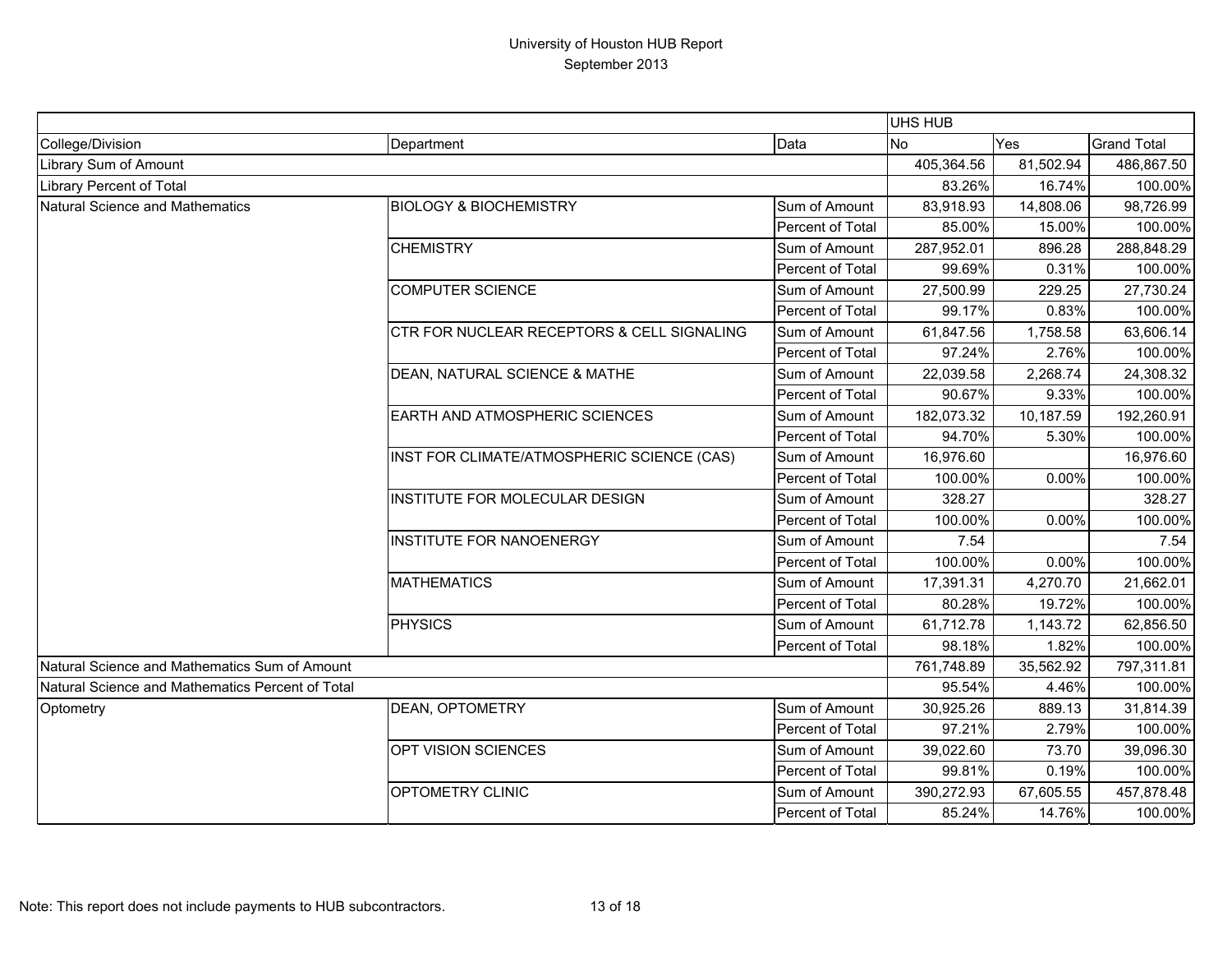|                            |                                           |                  | UHS HUB    |           |                    |
|----------------------------|-------------------------------------------|------------------|------------|-----------|--------------------|
| College/Division           | Department                                | Data             | <b>No</b>  | Yes       | <b>Grand Total</b> |
| Optometry Sum of Amount    |                                           |                  | 460,220.79 | 68,568.38 | 528,789.17         |
| Optometry Percent of Total |                                           | 87.03%           | 12.97%     | 100.00%   |                    |
| Pharmacy                   | <b>CLINICAL PHARMACY &amp; ADMINISTRA</b> | Sum of Amount    | 12,988.73  | 28.56     | 13,017.29          |
|                            |                                           | Percent of Total | 99.78%     | 0.22%     | 100.00%            |
|                            | <b>DEAN, PHARMACY</b>                     | Sum of Amount    | 32,920.43  | 8,028.91  | 40,949.34          |
|                            |                                           | Percent of Total | 80.39%     | 19.61%    | 100.00%            |
|                            | <b>EXPERIENTIAL PROGRAMS</b>              | Sum of Amount    | 5,445.00   |           | 5,445.00           |
|                            |                                           | Percent of Total | 100.00%    | 0.00%     | 100.00%            |
|                            | PHARMACOLOGICAL & PHARMACEUTIC            | Sum of Amount    | 46,066.89  | 1,146.94  | 47,213.83          |
|                            |                                           | Percent of Total | 97.57%     | 2.43%     | 100.00%            |
|                            | <b>STUDENT SERVICES PHARMACY</b>          | Sum of Amount    | 6,495.62   | 144.95    | 6,640.57           |
|                            |                                           | Percent of Total | 97.82%     | 2.18%     | 100.00%            |
| Pharmacy Sum of Amount     |                                           |                  | 103,916.67 | 9,349.36  | 113,266.03         |
| Pharmacy Percent of Total  |                                           |                  | 91.75%     | 8.25%     | 100.00%            |
| Research                   | ANIMAL CARE OPERATIONS                    | Sum of Amount    | 27,492.51  | 713.80    | 28,206.31          |
|                            |                                           | Percent of Total | 97.47%     | 2.53%     | 100.00%            |
|                            | CENTER FOR ADVANCED COMPUTING & DATA SYS  | Sum of Amount    | 38,505.24  | 158.26    | 38,663.50          |
|                            |                                           | Percent of Total | 99.59%     | 0.41%     | 100.00%            |
|                            | CENTER FOR ADVANCED MATERIALS             | Sum of Amount    | 46,831.36  | (90.36)   | 46,741.00          |
|                            |                                           | Percent of Total | 100.19%    | $-0.19%$  | 100.00%            |
|                            | <b>GRANTS AND CONTRACTS</b>               | Sum of Amount    | 264.36     | 13.35     | 277.71             |
|                            |                                           | Percent of Total | 95.19%     | 4.81%     | 100.00%            |
|                            | <b>HOUSTON COASTAL CENTER</b>             | Sum of Amount    | 400.47     | 78.93     | 479.40             |
|                            |                                           | Percent of Total | 83.54%     | 16.46%    | 100.00%            |
|                            | OFFICE OF TECHNOLOGY MANAGEMENT           | Sum of Amount    | 470.68     | 27.50     | 498.18             |
|                            |                                           | Percent of Total | 94.48%     | 5.52%     | 100.00%            |
|                            | <b>RESEARCH</b>                           | Sum of Amount    | 117,627.65 | 491.60    | 118,119.25         |
|                            |                                           | Percent of Total | 99.58%     | 0.42%     | 100.00%            |
|                            | <b>RESEARCH FINANCIAL SERVICES</b>        | Sum of Amount    | 524,258.48 |           | 524,258.48         |
|                            |                                           | Percent of Total | 100.00%    | 0.00%     | 100.00%            |
|                            | <b>RESEARCH INFORMATION CENTER</b>        | Sum of Amount    | 8,479.69   |           | 8,479.69           |
|                            |                                           | Percent of Total | 100.00%    | 0.00%     | 100.00%            |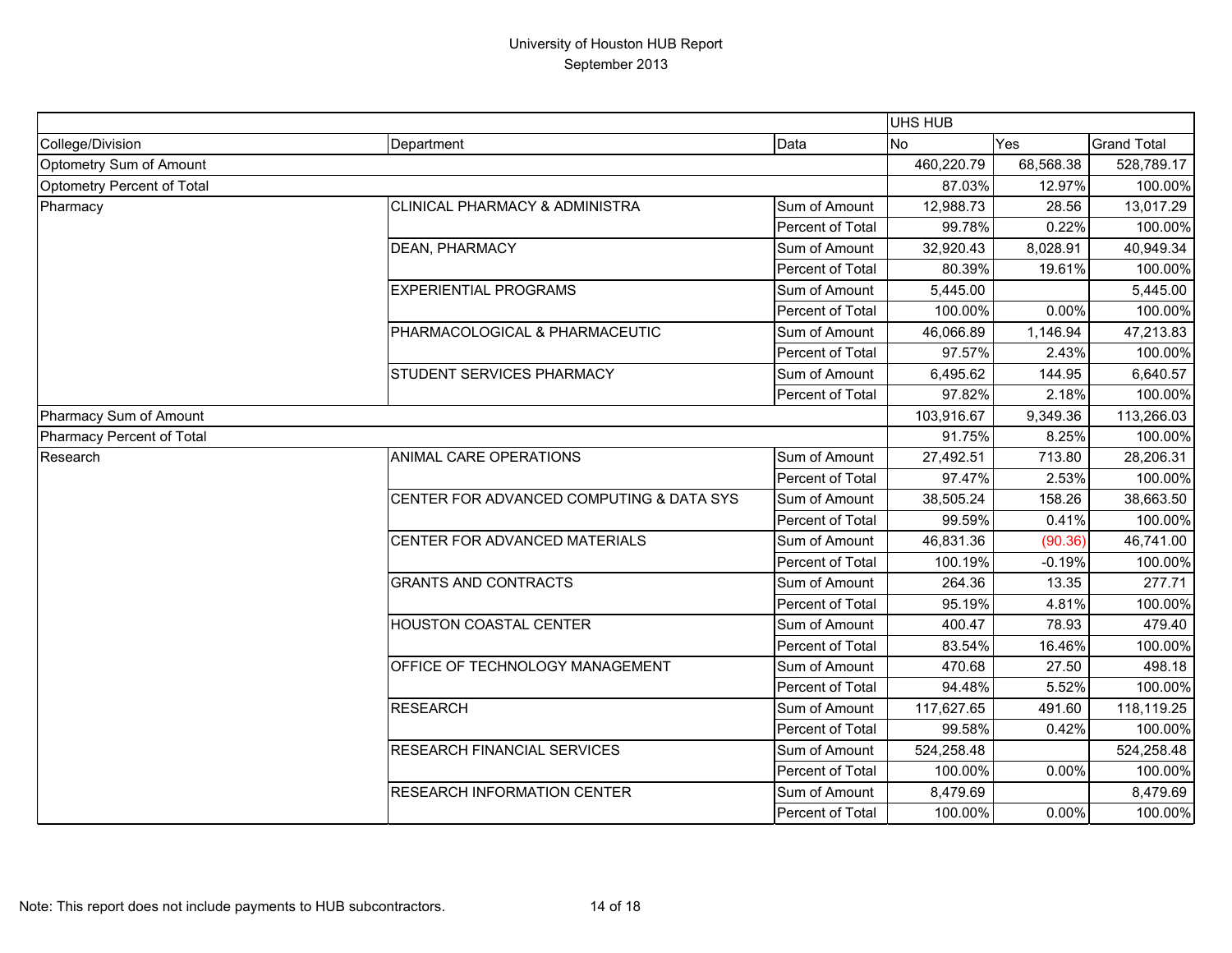|                                  |                                         |                         | <b>UHS HUB</b> |          |                    |
|----------------------------------|-----------------------------------------|-------------------------|----------------|----------|--------------------|
| College/Division                 | Department                              | Data                    | <b>No</b>      | Yes      | <b>Grand Total</b> |
| Research                         | RESEARCH POLICIES/COMPLIANCE/COMMITTEES | Sum of Amount           | 630.03         | 27.50    | 657.53             |
|                                  |                                         | Percent of Total        | 95.82%         | 4.18%    | 100.00%            |
|                                  | <b>TIMES</b>                            | Sum of Amount           | 23,041.28      | 1,432.22 | 24,473.50          |
|                                  |                                         | Percent of Total        | 94.15%         | 5.85%    | 100.00%            |
|                                  | TX CTR SUPERCONDUCTIVITY AT UH          | Sum of Amount           | 123,813.64     | 164.40   | 123,978.04         |
|                                  |                                         | Percent of Total        | 99.87%         | 0.13%    | 100.00%            |
|                                  | TX OBESITY RESEARCH CENTER              | Sum of Amount           | 26,511.00      | 236.70   | 26,747.70          |
|                                  |                                         | Percent of Total        | 99.12%         | 0.88%    | 100.00%            |
| Research Sum of Amount           |                                         |                         | 938,326.39     | 3,253.90 | 941,580.29         |
| <b>Research Percent of Total</b> |                                         |                         | 99.65%         | 0.35%    | 100.00%            |
| <b>Student Affairs</b>           | <b>ADMISSIONS</b>                       | Sum of Amount           | 54,264.58      | 1,189.40 | 55,453.98          |
|                                  |                                         | Percent of Total        | 97.86%         | 2.14%    | 100.00%            |
|                                  | <b>CAMPUS RECREATION</b>                | Sum of Amount           | 82,693.52      | 2,782.35 | 85,475.87          |
|                                  |                                         | Percent of Total        | 96.74%         | 3.26%    | 100.00%            |
|                                  | CENTER FOR STUDENT INVOLVEMENT          | Sum of Amount           | 6,817.33       | 337.90   | 7,155.23           |
|                                  |                                         | Percent of Total        | 95.28%         | 4.72%    | 100.00%            |
|                                  | CENTER FOR STUDENT MEDIA                | Sum of Amount           | 8,390.10       | 925.81   | 9,315.91           |
|                                  |                                         | Percent of Total        | 90.06%         | 9.94%    | 100.00%            |
|                                  | CENTER FOR STUDENTS W/DISABILITIES      | Sum of Amount           | 15,400.72      | 194.46   | 15,595.18          |
|                                  |                                         | Percent of Total        | 98.75%         | 1.25%    | 100.00%            |
|                                  | CHILDREN'S LEARNING CENTER              | Sum of Amount           | 2,041.97       |          | 2,041.97           |
|                                  |                                         | Percent of Total        | 100.00%        | 0.00%    | 100.00%            |
|                                  | <b>COUNSELING AND PSYCH SVCS</b>        | Sum of Amount           | 2,876.98       | 1,302.58 | 4,179.56           |
|                                  |                                         | Percent of Total        | 68.83%         | 31.17%   | 100.00%            |
|                                  | <b>CTR FOR LEADERSHIP &amp; FSL</b>     | Sum of Amount           | 1,632.36       | 191.07   | 1,823.43           |
|                                  |                                         | <b>Percent of Total</b> | 89.52%         | 10.48%   | 100.00%            |
|                                  | <b>DEAN OF STUDENTS</b>                 | Sum of Amount           | 4,289.07       | 916.09   | 5,205.16           |
|                                  |                                         | Percent of Total        | 82.40%         | 17.60%   | 100.00%            |
|                                  | <b>ENROLLMENT MANAGEMENT SERVICES</b>   | Sum of Amount           | 688.02         | 5,200.25 | 5,888.27           |
|                                  |                                         | Percent of Total        | 11.68%         | 88.32%   | 100.00%            |
|                                  | <b>ENROLLMENT MGMT PROD SUPPORT</b>     | Sum of Amount           | 32,355.00      | 2,095.60 | 34,450.60          |
|                                  |                                         | Percent of Total        | 93.92%         | 6.08%    | 100.00%            |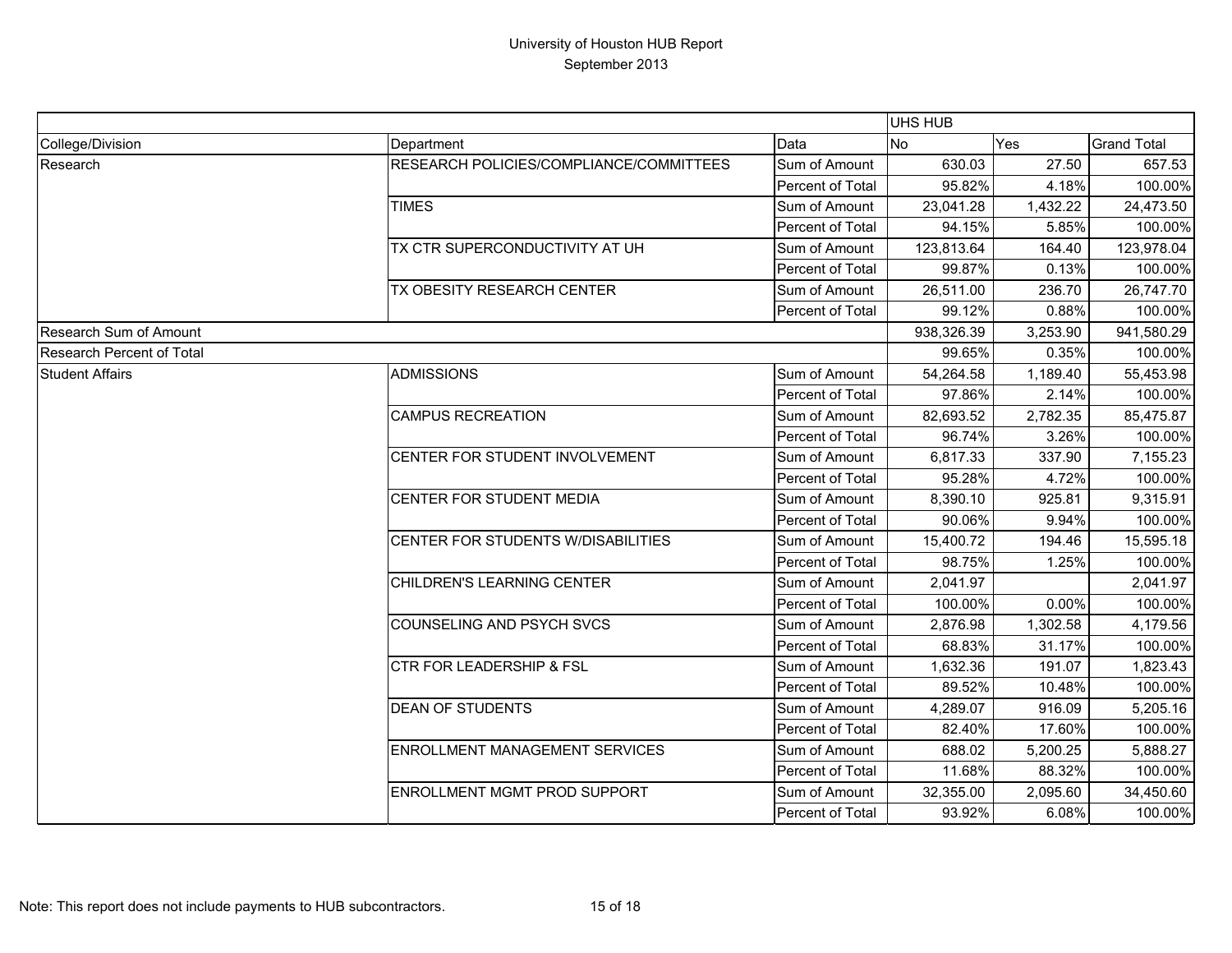|                                         |                                |                  | UHS HUB    |           |                    |  |
|-----------------------------------------|--------------------------------|------------------|------------|-----------|--------------------|--|
| College/Division                        | Department                     | Data             | No         | Yes       | <b>Grand Total</b> |  |
| <b>Student Affairs</b>                  | <b>FORENSICS PROGRAM</b>       | Sum of Amount    | 1,224.99   |           | 1,224.99           |  |
|                                         |                                | Percent of Total | 100.00%    | 0.00%     | 100.00%            |  |
|                                         | REGISTRATION AND ACADEMIC RECO | Sum of Amount    | 23,250.77  | 2,862.65  | 26,113.42          |  |
|                                         |                                | Percent of Total | 89.04%     | 10.96%    | 100.00%            |  |
|                                         | <b>RELIGION CENTER</b>         | Sum of Amount    | 26.12      | 657.16    | 683.28             |  |
|                                         |                                | Percent of Total | 3.82%      | 96.18%    | 100.00%            |  |
|                                         | SCHOLARSHIPS AND FINANCIAL AID | Sum of Amount    | 17,346.39  | 919.38    | 18,265.77          |  |
|                                         |                                | Percent of Total | 94.97%     | 5.03%     | 100.00%            |  |
|                                         | STU COMMUNICATION & MARKETING  | Sum of Amount    | 10,780.00  | 302.00    | 11,082.00          |  |
|                                         |                                | Percent of Total | 97.27%     | 2.73%     | 100.00%            |  |
|                                         | <b>STUDENT AFFAIRS</b>         | Sum of Amount    | 9,079.95   | 4,348.19  | 13,428.14          |  |
|                                         |                                | Percent of Total | 67.62%     | 32.38%    | 100.00%            |  |
|                                         | <b>STUDENT HEALTH CENTER</b>   | Sum of Amount    | 23,139.29  | 13,485.00 | 36,624.29          |  |
|                                         |                                | Percent of Total | 63.18%     | 36.82%    | 100.00%            |  |
|                                         | STUDENT HOUSING - RESIDENTIAL  | Sum of Amount    | 164,533.48 | 5,138.97  | 169,672.45         |  |
|                                         |                                | Percent of Total | 96.97%     | 3.03%     | 100.00%            |  |
|                                         | UNIVERSITY CAREER SERVICES     | Sum of Amount    | 783.36     | 1,012.44  | 1,795.80           |  |
|                                         |                                | Percent of Total | 43.62%     | 56.38%    | 100.00%            |  |
|                                         | UNIVERSITY CENTER              | Sum of Amount    | 10,875.24  | 1,776.91  | 12,652.15          |  |
|                                         |                                | Percent of Total | 85.96%     | 14.04%    | 100.00%            |  |
|                                         | <b>URBAN EXPERIENCE VPSA</b>   | Sum of Amount    | 172.50     | 1,259.82  | 1,432.32           |  |
|                                         |                                | Percent of Total | 12.04%     | 87.96%    | 100.00%            |  |
|                                         | <b>VETERAN SERVICES</b>        | Sum of Amount    | 187.20     | 510.84    | 698.04             |  |
|                                         |                                | Percent of Total | 26.82%     | 73.18%    | 100.00%            |  |
|                                         | <b>WELLNESS CENTER</b>         | Sum of Amount    | 796.93     |           | 796.93             |  |
|                                         |                                | Percent of Total | 100.00%    | 0.00%     | 100.00%            |  |
|                                         | <b>WOMEN'S RESOURCE CENTER</b> | Sum of Amount    | 421.56     | 169.64    | 591.20             |  |
|                                         |                                | Percent of Total | 71.31%     | 28.69%    | 100.00%            |  |
| Student Affairs Sum of Amount           |                                |                  | 474,067.43 | 47,578.51 | 521,645.94         |  |
| <b>Student Affairs Percent of Total</b> |                                | 90.88%           | 9.12%      | 100.00%   |                    |  |
| Technology                              | CENTER FOR APPLIED TECHNOLOGY  | Sum of Amount    | 19.13      |           | 19.13              |  |
|                                         |                                | Percent of Total | 100.00%    | 0.00%     | 100.00%            |  |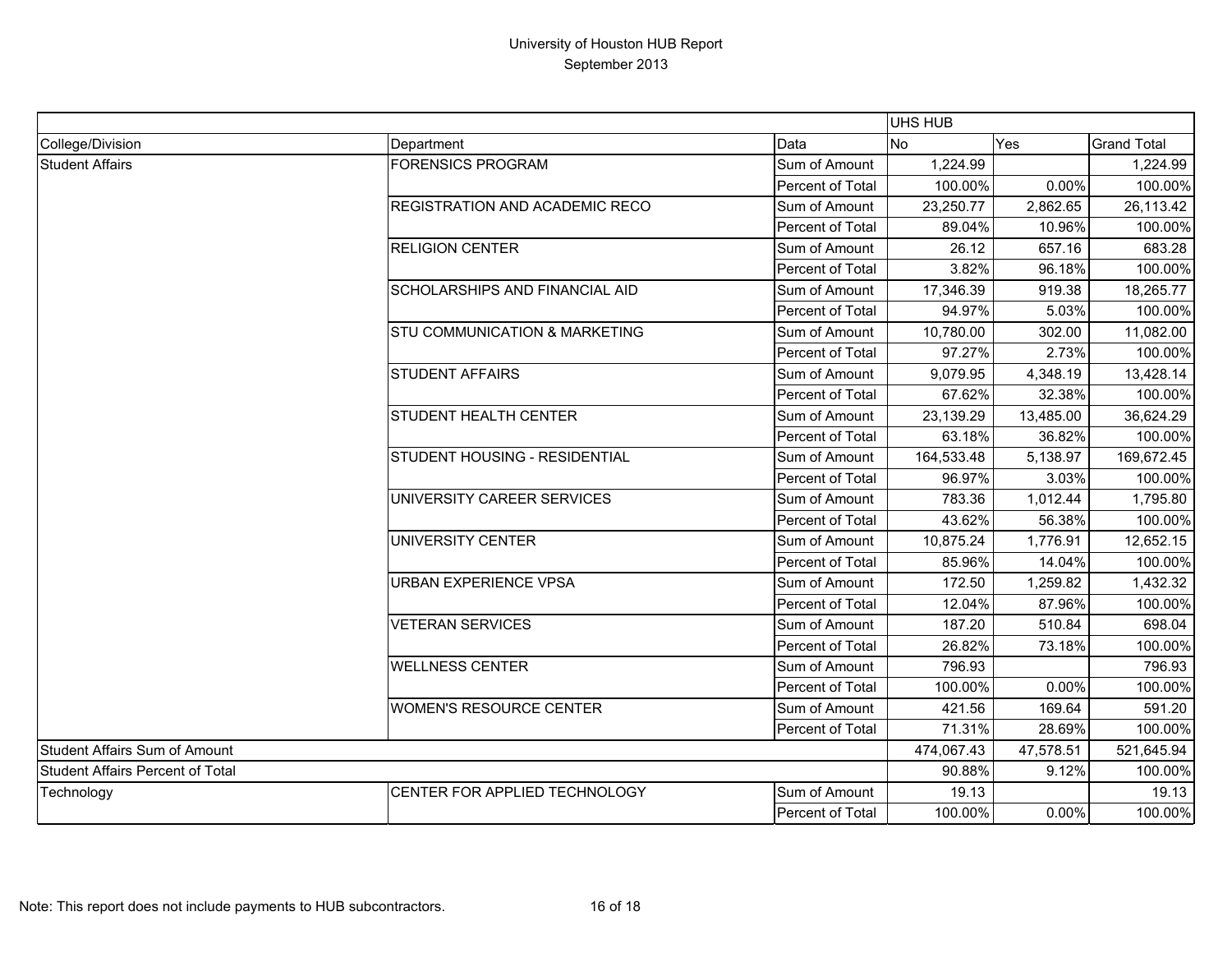|                                    |                                         |                  | UHS HUB   |            |                    |
|------------------------------------|-----------------------------------------|------------------|-----------|------------|--------------------|
| College/Division                   | Department                              | Data             | No        | Yes        | <b>Grand Total</b> |
| Technology                         | CENTER FOR FUTURE OF HEALTH             | Sum of Amount    | 2,107.98  |            | 2,107.98           |
|                                    |                                         | Percent of Total | 100.00%   | 0.00%      | 100.00%            |
|                                    | CENTER FOR TECHNOLOGY LITERACY          | Sum of Amount    | 1,904.64  | 1,170.85   | 3,075.49           |
|                                    |                                         | Percent of Total | 61.93%    | 38.07%     | 100.00%            |
|                                    | <b>CONSTRUCTION MANAGEMENT</b>          | Sum of Amount    | 1,599.59  |            | 1,599.59           |
|                                    |                                         | Percent of Total | 100.00%   | 0.00%      | 100.00%            |
|                                    | DEAN, TECHNOLOGY                        | Sum of Amount    | 23,726.57 | 102,666.88 | 126,393.45         |
|                                    |                                         | Percent of Total | 18.77%    | 81.23%     | 100.00%            |
|                                    | <b>ENGINEERING TECHNOLOGY</b>           | Sum of Amount    | 52,375.43 |            | 52,375.43          |
|                                    |                                         | Percent of Total | 100.00%   | 0.00%      | 100.00%            |
|                                    | HUMAN DEVELOP AND CONSUMER SCI          | Sum of Amount    | 411.26    | 97.05      | 508.31             |
|                                    |                                         | Percent of Total | 80.91%    | 19.09%     | 100.00%            |
|                                    | <b>INFORMATION &amp; LOGISTICS TECH</b> | Sum of Amount    | 8,182.31  | 225,747.45 | 233,929.76         |
|                                    |                                         | Percent of Total | 3.50%     | 96.50%     | 100.00%            |
|                                    | TX MANUFACTURING ASSISTANCE CTR (TMAC)  | Sum of Amount    | 10.99     |            | 10.99              |
|                                    |                                         | Percent of Total | 100.00%   | 0.00%      | 100.00%            |
| Technology Sum of Amount           |                                         |                  | 90,337.90 | 329,682.23 | 420,020.13         |
| <b>Technology Percent of Total</b> |                                         |                  | 21.51%    | 78.49%     | 100.00%            |
| <b>University Advancement</b>      | <b>DEVELOPMENT</b>                      | Sum of Amount    | 2,715.70  | 2,344.94   | 5,060.64           |
|                                    |                                         | Percent of Total | 53.66%    | 46.34%     | 100.00%            |
|                                    | <b>DONOR &amp; ALUMNI RECORDS</b>       | Sum of Amount    | 2,076.19  |            | 2,076.19           |
|                                    |                                         | Percent of Total | 100.00%   | 0.00%      | 100.00%            |
|                                    | MARKETING-ADVANCEMENT                   | Sum of Amount    | 22,170.28 | 577.54     | 22,747.82          |
|                                    |                                         | Percent of Total | 97.46%    | 2.54%      | 100.00%            |
|                                    | PLANNED GIVING                          | Sum of Amount    | 1,359.75  | 5.49       | 1,365.24           |
|                                    |                                         | Percent of Total | 99.60%    | 0.40%      | 100.00%            |
|                                    | UNIVERSITY ADVANCEMENT                  | Sum of Amount    | 21,626.98 | 11,114.05  | 32,741.03          |
|                                    |                                         | Percent of Total | 66.05%    | 33.95%     | 100.00%            |
|                                    | UNIVERSITY ADVANCEMENT SUPPORT          | Sum of Amount    | 6,083.25  | 7,834.88   | 13,918.13          |
|                                    |                                         | Percent of Total | 43.71%    | 56.29%     | 100.00%            |
|                                    | UNIVERSITY COMMUNICATIONS               | Sum of Amount    | 4,512.46  | 342.58     | 4,855.04           |
|                                    |                                         | Percent of Total | 92.94%    | 7.06%      | 100.00%            |